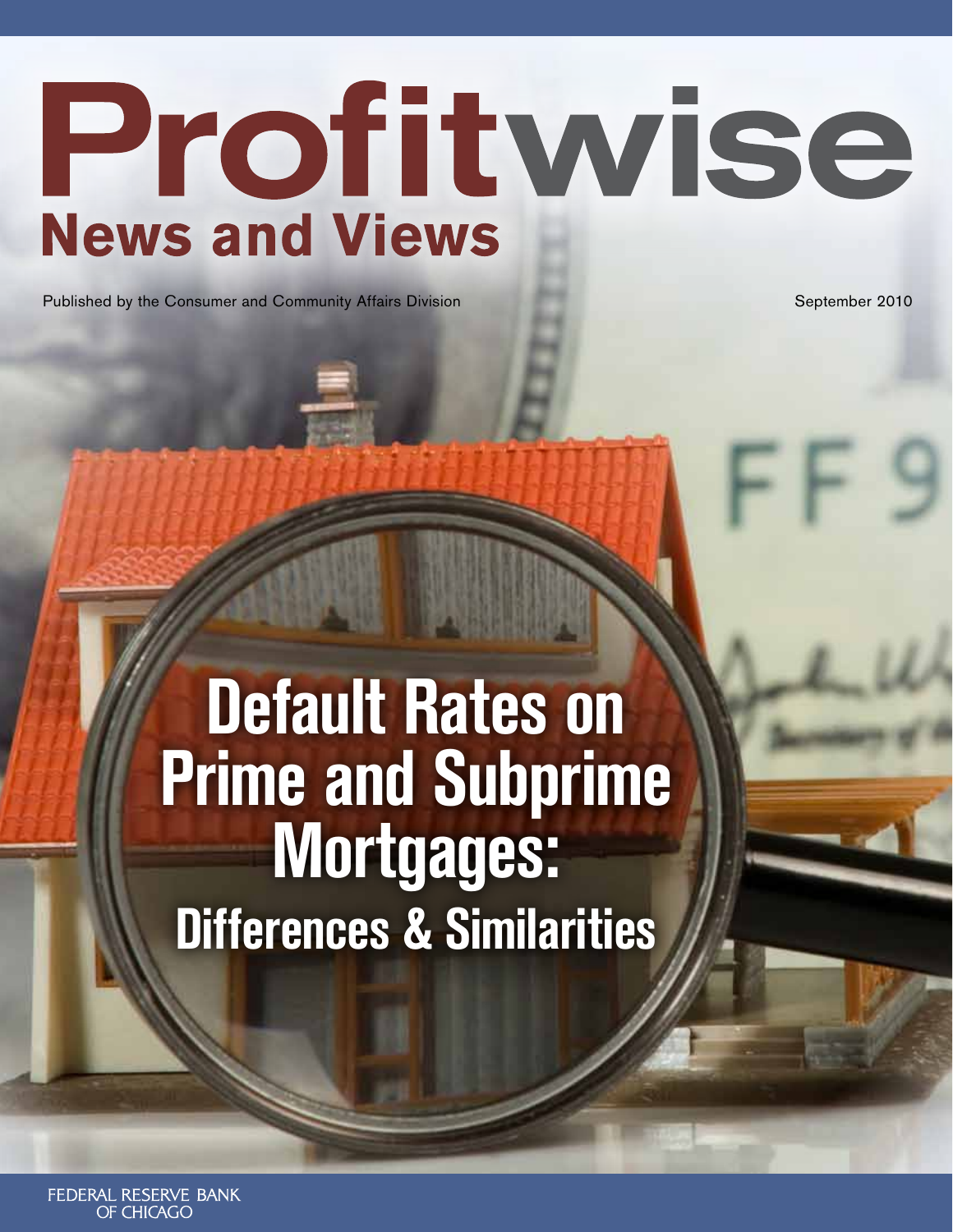#### **Profitwise News and Views**

Profitwise News and Views welcomes article proposals and comments from bankers, community organizations, and other readers. It is mailed (either electronically or via U.S. mail) at no charge to state member banks, financial holding companies, bank holding companies, government agencies, nonprofit organizations, academics, and community economic development professionals.

You may submit comments, proposals, or request a subscription by writing to:

Profitwise News and Views Consumer and Community Affairs Division Federal Reserve Bank of Chicago 230 South LaSalle Street Chicago, IL 60604-1413 or CCA-PUBS@chi.frb.org

The material in Profitwise News and Views is not necessarily endorsed by and does not necessarily represent views of the Board of Governors of the Federal Reserve System or the Federal Reserve Bank of Chicago.

© 2010 Federal Reserve Bank of Chicago Profitwise News and Views articles may be reproduced in whole or in part, provided the articles are not reproduced or distributed for commercial gain and provided the source is appropriately credited. Prior written permission must be obtained for any other reproduction, distribution, republication, or creation of derivative works of Profitwise News and Views articles. To request permission, please e-mail or write to the address indicated above.

Advisor

Alicia Williams

Managing Editor Michael V. Berry

Assistant Editor/Production Manager Mary Jo Cannistra

Contributing Editor Jeremiah Boyle

Compliance Editor Steven W. Kuehl

Economic Research Editor Robin Newberger

Economic Development Editor Harry Pestine

Designer Katherine Theoharopoulos

Production Specialist Edwina Davis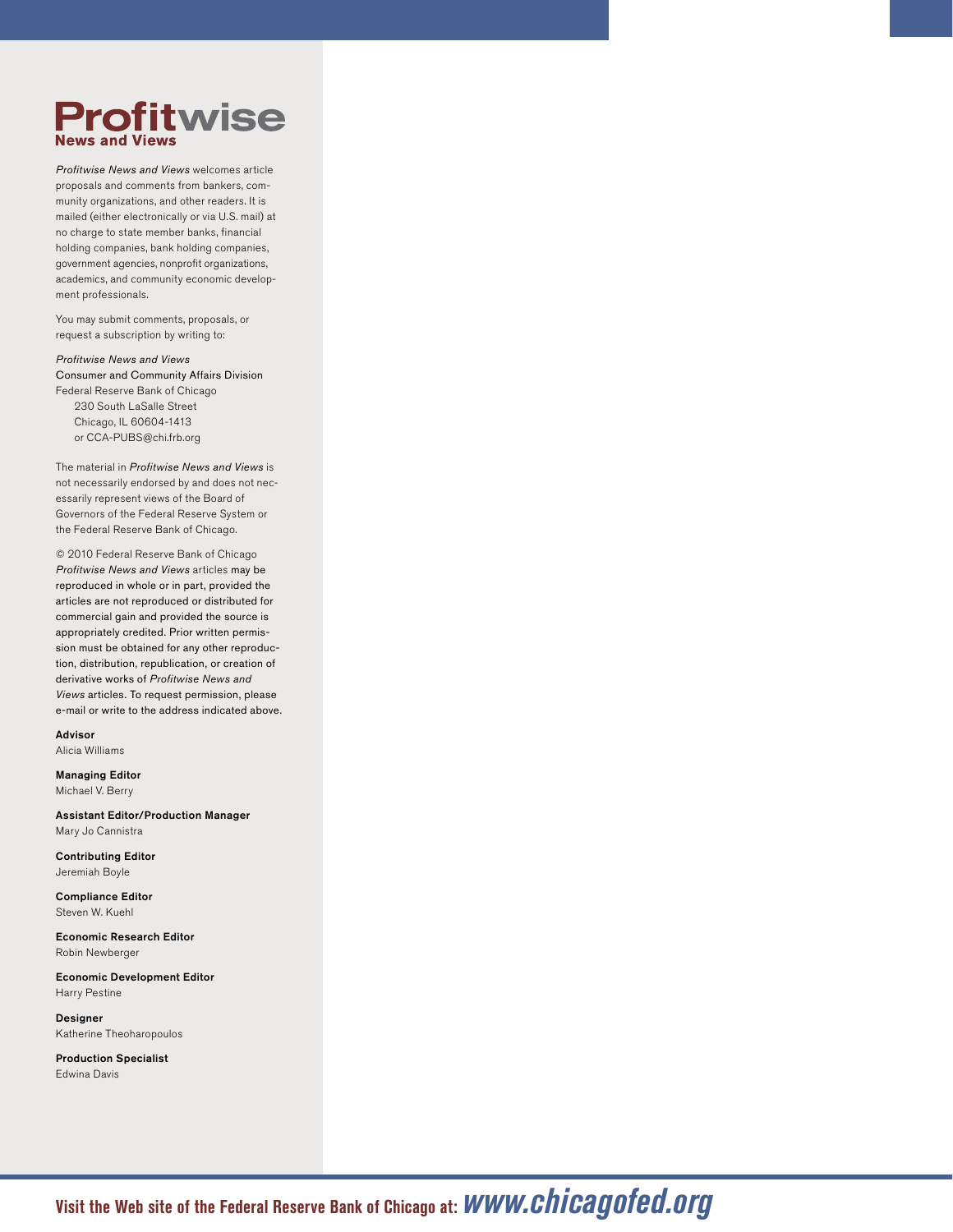# **Default rates on prime and subprime mortgages: differences and similarities**

by Gene Amromin and Anna L. Paulson

#### **Introduction and summary**

For the past several years, the news media have carried countless stories about soaring defaults among subprime mortgage borrowers. Although concern over this segment of the mortgage market is certainly justified, subprime mortgages only account for about onequarter of the total outstanding mortgages in the United States. The remaining 75 percent are prime loans that are made to borrowers with good credit, who fully document their income and make traditional down payments. While default rates on prime loans are significantly lower than those on subprime loans, they are also increasing rapidly. For example, among prime loans made in 2005, 2.2 percent were 60 days or more overdue 12 months after the loan was made (our definition of default). For loans made in 2006, this percentage nearly doubled to 4.2 percent, and for loans made in 2007 it rose by another 20 percent, reaching 4.8 percent. By comparison, the percentage of subprime loans that had defaulted after 12 months was 14.6 percent for loans made in 2005, 20.5 percent for loans made in 2006, and 21.9 percent for loans made in 2007. To put these figures in perspective, only 1.4 percent of prime loans and less than 7 percent of subprime originated in 2002 defaulted within their first 12 months.<sup>1</sup> How do we account for these

historically high default rates? How have recent trends in home prices and economic conditions affected mortgage markets? One of the things we want to consider, specifically, is whether prime and subprime loans responded similarly to home price dynamics.

Figure 1, panel A summarizes default patterns for prime loans; panel B reports similar trends for subprime loans using loan-level data from LPS Applied Analytics. Each line in the figure shows the cumulative default experience for loans originated in a given year as a function of how many months it has been since the loan was made. Several patterns are worth noting. First, the performance of both prime and subprime loans has gotten substantially worse, with loans made in 2006 and 2007 defaulting at much higher rates. The default experience among subprime loans started deteriorating earlier, with rates being higher for loans made in 2005 than in 2004. Defaults among subprime loans are, of course, much higher than defaults among prime loans – note the difference in scales of the two panels. However, the deterioration in the performance of prime loans happened more rapidly than it did for subprime loans. For example, the percentage of prime loans in default during their first 12 months grew by 95 percent between 2005 and 2006. Among subprime loans it grew by a relatively modest 53 percent.

Home prices clearly play a key role in households' ability and desire to honor their mortgage commitments. One of the things we consider in this article is whether performance of prime and subprime loans responded similarly to rapid home price appreciation from 2002 to 2005, and the sharp reversal in home prices beginning in 2006.

 In this article, we make use of loanlevel data on individual prime and subprime loans made between January 1, 2004, and December 31, 2007, to do two things: 1) analyze loan (and borrower) characteristics and the default experience for prime and subprime loans; and 2) estimate empirical relationships between home price appreciation, loan and borrower characteristics, and the likelihood of default. These estimates allow us to quantify which factors make default more or less likely and to examine how default sensitivity varies over time and across prime and subprime loans.

By looking at prime and subprime loans together, we hope to refine the possible explanations for the ongoing mortgage crisis.2 Both prime and subprime loans have seen rising defaults in recent years, as well as very similar patterns of defaults, with loans made in more recent years defaulting at higher rates. Because of these similarities, it seems reasonable to expect that a successful explanation of the subprime crisis – the focus of most research to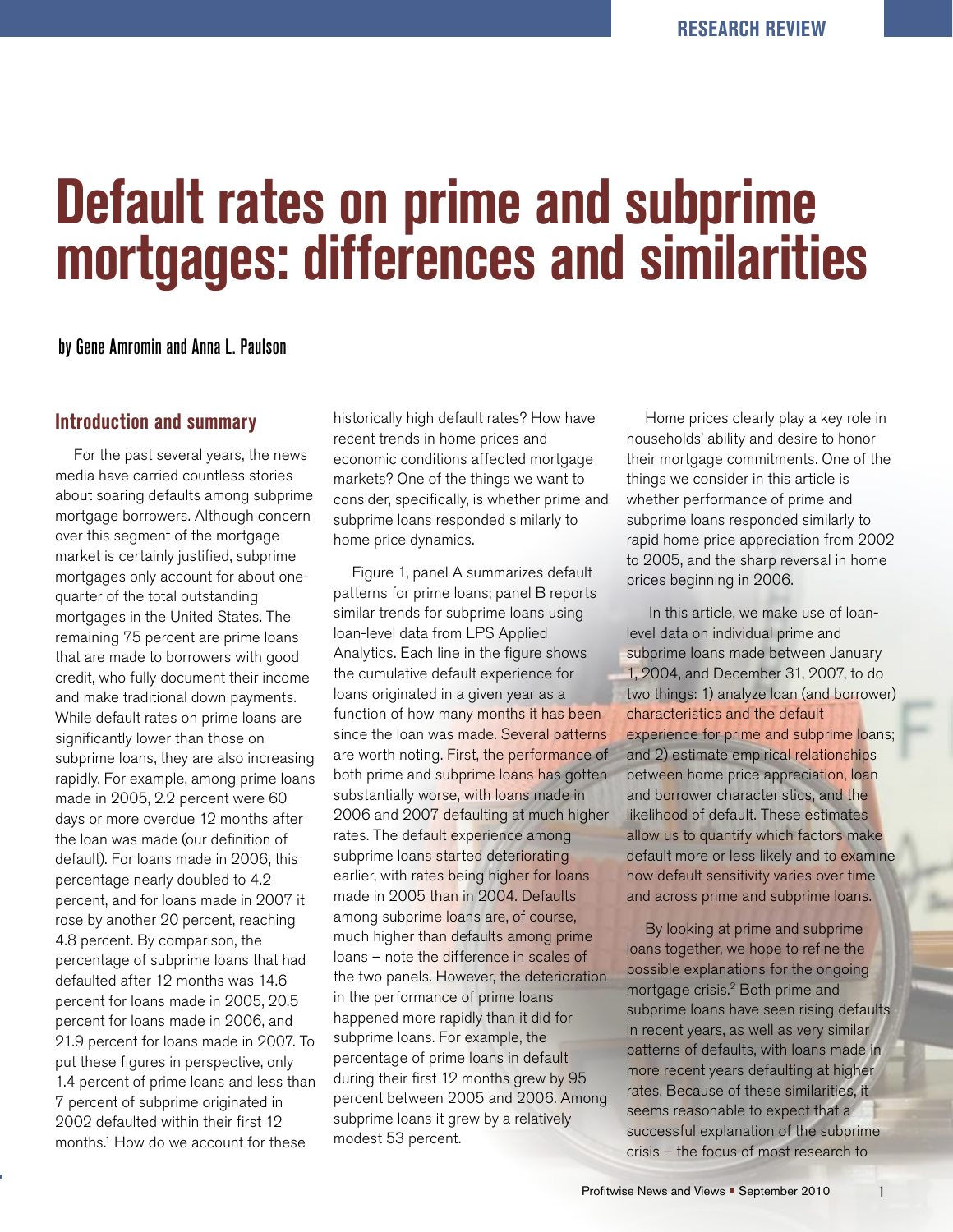date – should also explain the patterns of defaults we observe in prime mortgages.

#### **Loan and borrower characteristics**

In this section, we discuss trends in loan and borrower characteristics, as well as the default experience for prime and subprime loans for each year from 2004 through 2007.

#### Data

The loan-level data we use come from LPS Applied Analytics (LPS), which gathers information from a number of loan servicing companies.3 The most recent data include information on 30 million loans, with smaller (but still very large) numbers of loans going back in time. The data cover prime, subprime, and Alt-A loans,<sup>4</sup> and include loans that are privately securitized, loans that are sold to the GSEs, and loans that banks hold on their balance sheets.

The total number of loans originated in the LPS data in each year of the period we study ranges from a high of 6.2 million in 2005 to a low of 4.3 million in 2007. The mortgage servicers reporting to LPS Applied Analytics give each loan a grade of A, B, or C, based on the servicer's assessment of whether the loan is prime or subprime. We treat A loans as prime loans, and B and C loans as subprime. To make the analysis tractable, we work with a 1 percent random sample of prime loans made between January 1, 2004, and December 31, 2007, for a total of 68,000 prime loans, and a 10 percent random sample of subprime loans made during the same time period, for a total of 62,000 subprime loans.

The LPS data include a wide array of variables that capture borrower and loan characteristics, as well as monthly loan performance status. In terms of borrower characteristics, important variables include the debt-to-income ratio of the borrower (DTI) and the borrower's creditworthiness, measured by their FICO (Fair Isaac Corporation)

**Figure 1.A: Cumulative mortgage default rate of prime first-lien loans** (as a function of loan age, by year of origination)



**Figure 1.B: Cumulative mortgage default rate of subprime first-lien loans** (as a function of loan age, by year of origination)



score.<sup>5</sup> Some of the loan characteristics that we analyze include the loan amount; whether the loan is a fixed-rate or variable-rate mortgage; whether the loan was fully documented; the ratio of the loan amount to the value of the home at origination (LTV); whether the loan was intended for home purchase or refinancing and, in case of the latter, whether it involved equity extraction (a "cash-out refinance"); and whether the loan was held on the originating bank's portfolio, sold to one of the GSEs, or privately securitized. The outcome variable that we focus on is whether the loan becomes 60 days or more past due

in the 12 months following origination. We focus on the first 12 months, rather than a longer period, so that loans made in 2007 can be analyzed the same way as earlier loans, as our data are complete through the end of 2008.<sup>6</sup>

We augment the loan-level data with information on local economic trends and trends in local home prices. The economic variable we focus on is the local unemployment rate that comes from the U.S. Bureau of Labor Statistics monthly zip-code-level statistics. Quarterly data on home prices is available by metropolitan statistical area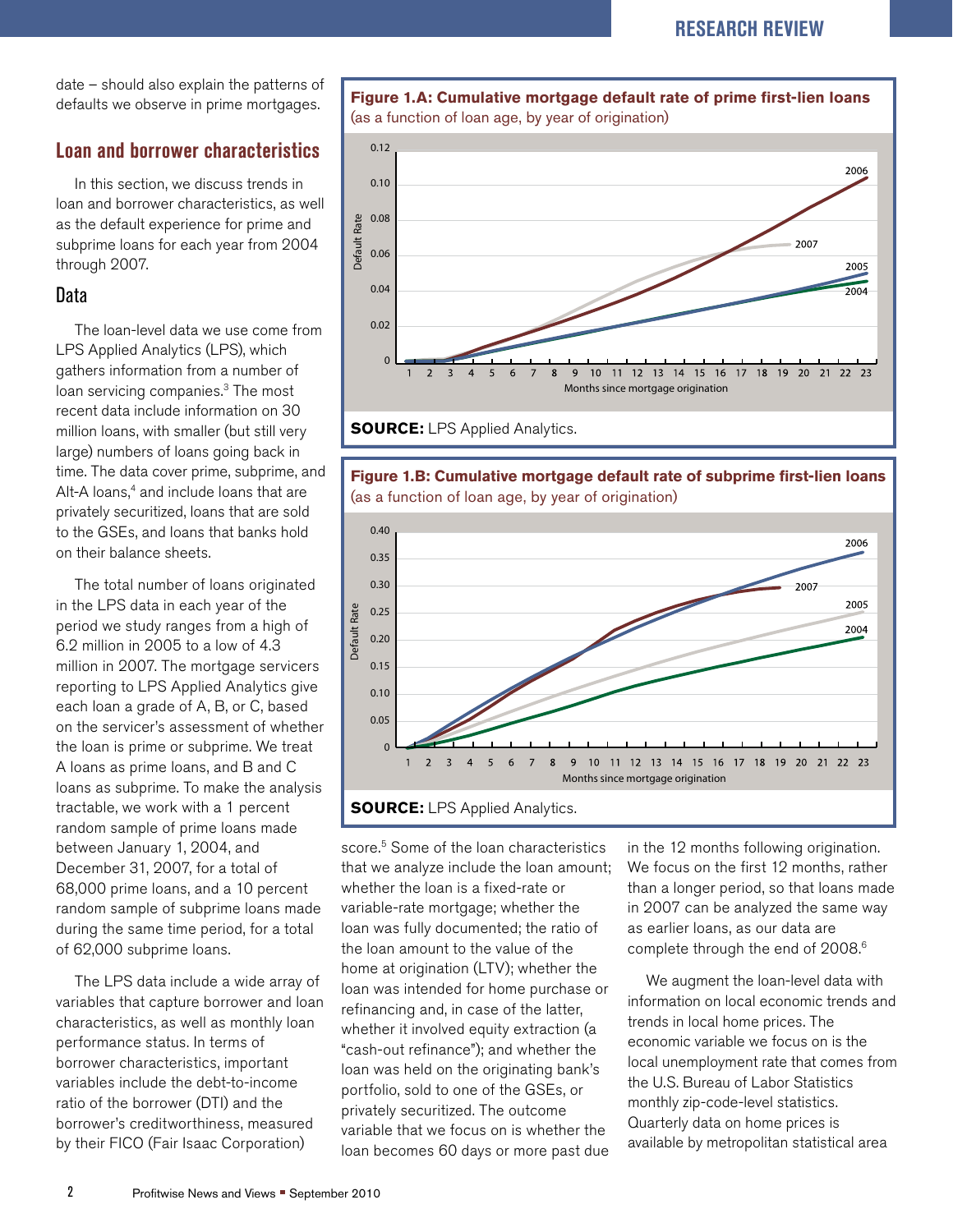(MSA) from the Federal Housing Finance Agency (FHFA)—an independent federal agency that is the successor to the Office of Federal Housing Enterprise Oversight (OFHEO) and other government entities.7 We use the FHFA all transactions House Price Index (HPI) that is based on repeat sales information.

#### Trends in loan and borrower characteristics

Many commentators (see, for example, Demyanyk and Van Hemert, 2009) have noted that subprime lending standards became more lax during the period we study, meaning that the typical borrower may have received less scrutiny over time and it became easier for borrowers to get loans overall, as well as to get larger loans. Table 1 summarizes loan characteristics for each year from 2004 through 2007 for both prime and subprime mortgages.

Consistent with prior work, we also document declining borrower quality over time in the subprime sector. For example, whereas the average FICO score for subprime borrowers in 2004 was 617, it had declined to 597 by 2007.8 By contrast, when we look at prime loans, the decline in lending standards is less obvious. The average FICO score among prime borrowers was 710 in 2004 and 706 in 2007, a decline of less than 1 percent.

Our data also allow us to look at the prevalence of different mortgage transactions, such as purchases or refinancings. We are particularly interested in refinancings that extract home equity (a cash-out refinance). By taking out equity in a refinancing, a household may end up being more vulnerable to future home price declines, especially if its new mortgage has a high loan-to-value ratio. To the extent that the practice of cash-out refinancing was common over the period in our study, the increases in home prices may be associated with constant or even increasing leverage rather than with safer loans and a

bigger cushion against future price declines. In this way, greater prevalence of cash-out refinancing transactions may be indicative of the increasing risk in the universe of existing loans.

As indicated in table 1, mortgage servicers assign many refinancing transactions to the ambiguous category of "refinancing with unknown cash-out." Nevertheless, among prime loans made in 2004, 12 percent were known to involve cash-outs. By 2005, this percentage had risen to about 21 percent, and it remained at this level through 2007. For subprime loans made in 2004, 35 percent involved cash-outs; for those made in 2005, 43 percent; for those made in 2006, 47 percent; and for those made in 2007, a staggering 57 percent. Put differently, cash-out loans accounted for at least 82 percent (0.575/0.7) of all subprime refinancing transactions in 2007! Another loan characteristic that might be an important determinant of subsequent defaults is whether the interest rate is fixed for the life of the contract or allowed to adjust periodically (as in adjustable-rate mortgages, or ARMs). When an ARM resets after the initial defined period (which may be as short as one year or as long as seven), the interest rate and, consequently, the monthly mortgage payment, may go up substantially. Higher payments may put enough stress on some families that they fall behind on their mortgages. While these loans seem attractive at first because of low introductory interest rates (and low initial payments), they expose borrowers to additional risk if interest rates go up or if credit becomes less available in general.

Among subprime mortgages, ARMs accounted for 73 percent in 2004, 69 percent in 2005, and 62 percent in 2006. By 2007, the ARM share had fallen to 39 percent, since the availability of these types of loans declined in the second half of the year. Importantly, nearly all subprime ARMs have introductory periods of three years or less, which makes borrowers with these

#### **RESEARCH REVIEW**

loans very dependent on the ability to refinance.<sup>9</sup> In contrast, loans to prime borrowers are predominantly made as fixed-rate contracts (about 75 percent of all prime loans), and the majority of prime ARMs have introductory periods of five to seven years.

One oft-mentioned culprit for the subprime crisis is the growth of lenders who followed the "originate-to-distribute" model" (see, for example, Keys et al., 2010, and Calomiris, 2008). These lenders sold virtually all of the mortgages they made, typically to private securitizers. Because such lenders do not face a financial loss if these mortgages eventually default, they have relatively little incentive to screen and monitor borrowers. In addition to selling loans to private securitizers, the lenders can hold loans on their own portfolios or sell them to one of the GSEs. However, only loans that meet certain criteria (borrower with a FICO score of at least 620, loan value of less than \$417,000, and a loan-to-value ratio [LTV] of 80 percent or less) can generally be sold to the GSEs. Most subprime loans cannot be sold to GSEs and must be either privately securitized or held in portfolio.

The extent of loan securitization is one of the striking facts in table 1. Recall that the LPS data comprised loans serviced by the large mortgage servicers. As a result, LPS overstates the actual extent of securitization somewhat, as it is more common for smaller banks to hold loans in portfolio and also to service them internally. That being said, the LPS data indicate that within the first month of origination, about half of prime mortgages made in 2004 remained in their originators' portfolios. This figure declined to about 40 percent in each of the subsequent years in our data. By comparison, many fewer subprime loans were retained by their originators even for the first month: just over 40 percent of loans made in 2004 and less than 30 percent made in the following years. However, by the end of the first year since origination, the share of originated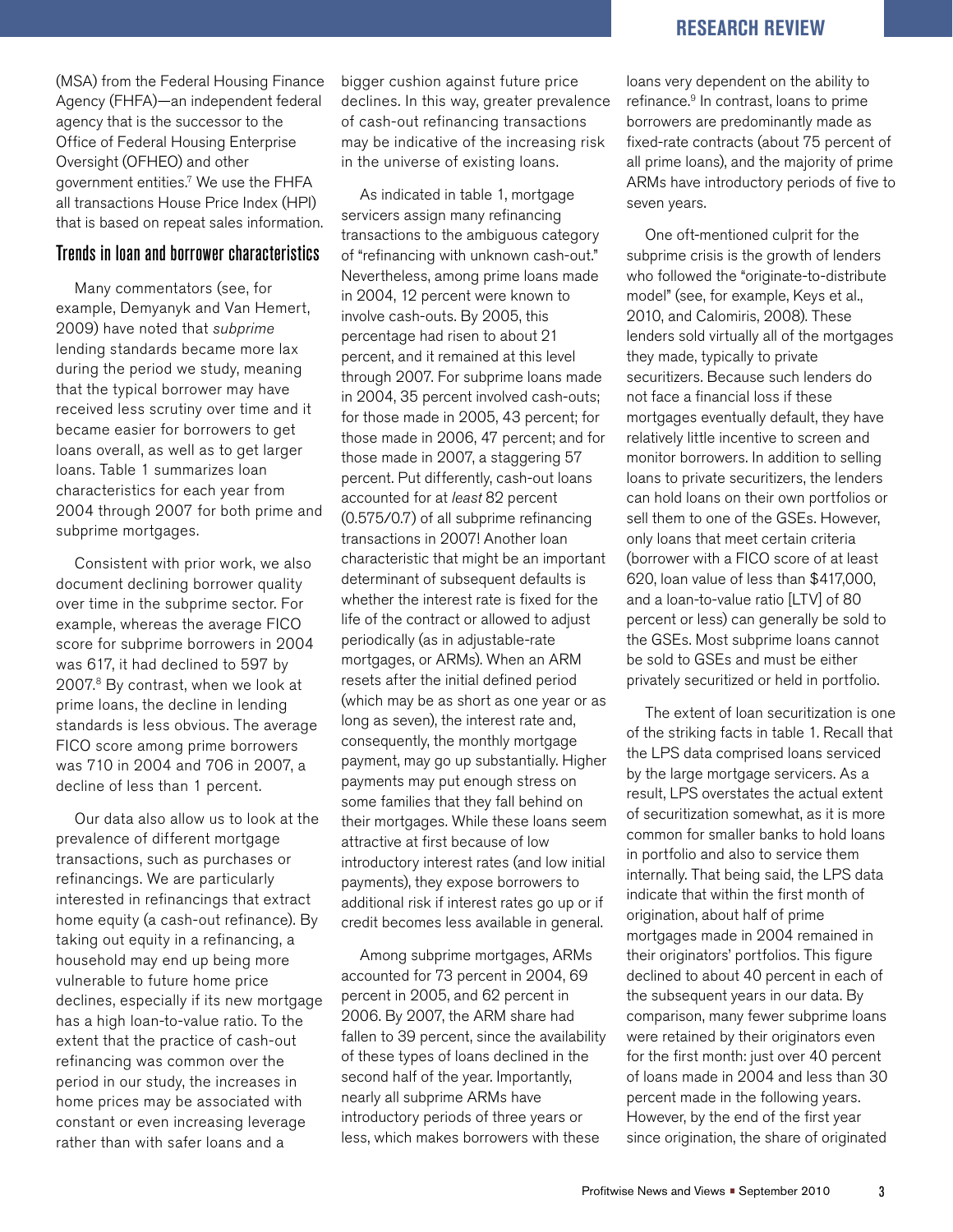| Table 1: Loan characteristics at origination        |                    |           |           |                       |           |           |           |           |
|-----------------------------------------------------|--------------------|-----------|-----------|-----------------------|-----------|-----------|-----------|-----------|
|                                                     | <b>Prime Loans</b> |           |           | <b>Subprime Loans</b> |           |           |           |           |
|                                                     | 2004               | 2005      | 2006      | 2007                  | 2004      | 2005      | 2006      | 2007      |
| % default in first 12 months                        | 2.43%              | 2.39%     | 4.33%     | 4.93%                 | 11.19%    | 16.22%    | 23.79%    | 25.48%    |
| % default in first 18 months                        | 3.90%              | 3.74%     | 7.67%     | 6.86%                 | 15.92%    | 23.35%    | 34.91%    | 33.87%    |
| % default in first 21 months                        | 5.11%              | 4.91%     | 10.51%    | 6.40%                 | 23.35%    | 31.72%    | 43.75%    | 32.15%    |
| HPI growth (12 months since<br>origination)         | 13.44%             | 9.10%     | 1.94%     | $-4.19%$              | 13.99%    | 9.70%     | 1.52%     | $-3.94%$  |
| HPI growth (21 months since<br>origination)         | 20.98%             | 10.89%    | $-1.39%$  |                       | 18.85%    | 11.06%    | $-2.80\%$ |           |
| Unemployment rate (12<br>months following orig.)    | 5.15%              | 4.70%     | 4.45%     | 4.80%                 | 5.28%     | 4.83%     | 4.55%     | 4.81%     |
| Median income in zip code<br>(in \$100,000)         | \$50,065           | \$49,486  | \$48,417  | \$48,221              | \$45,980  | \$44,965  | \$43,790  | \$43,817  |
| Origination amount                                  | \$173,702          | \$200,383 | \$211,052 | \$205,881             | \$167,742 | \$172,316 | \$179,003 | \$172,667 |
| <b>FICO</b>                                         | 710                | 715       | 708       | 706                   | 617       | 611       | 607       | 597       |
| Loan to value ratio                                 | 75.92%             | 74.89%    | 75.99%    | 77.75%                | 79.63%    | 80.69%    | 80.40%    | 80.56%    |
| Debt to income ratio (if<br>available)              | 35.95%             | 37.87%    | 37.25%    | 38.74%                | 39.55%    | 38.35%    | 39.78%    | 40.72%    |
| Debt to income not available<br>(fraction of loans) | 52.8%              | 32.1%     | 27.6%     | 20.8%                 | 41.0%     | 30.9%     | 27.2%     | 8.0%      |
| Interest rate at origination                        | 5.6%               | 6.0%      | 6.7%      | 6.5%                  | 7.1%      | 7.5%      | 8.5%      | 8.4%      |
| Margin rate (rate increase at<br>reset for ARMs)    | 2.3%               | 2.4%      | 2.9%      | 2.7%                  | 5.2%      | 5.4%      | 5.5%      | 5.3%      |
| Fraction of loans that are:                         |                    |           |           |                       |           |           |           |           |
| Adjustable rate mortgages<br>(ARMs)                 | 26.45%             | 26.04%    | 23.16%    | 12.93%                | 73.31%    | 69.49%    | 61.78%    | 38.92%    |
| reset > 3 yrs                                       | 14.52%             | 13.32%    | 12.11%    | 10.38%                | 1.05%     | 0.96%     | 1.93%     | 6.63%     |
| reset $\leq$ 3 yrs                                  | 11.93%             | 12.71%    | 11.05%    | 2.55%                 | 72.26%    | 68.53%    | 59.85%    | 32.28%    |
| Prepayment penalty                                  | 2.67%              | 9.82%     | 10.91%    | 5.56%                 | 70.98%    | 75.42%    | 73.70%    | 48.52%    |
| Purchase loans                                      | 44.89%             | 50.12%    | 53.33%    | 49.68%                | 41.12%    | 43.47%    | 40.21%    | 29.46%    |
| Refinancing loans                                   | 40.51%             | 41.92%    | 40.70%    | 45.44%                | 53.83%    | 53.65%    | 57.34%    | 70.04%    |
| Cash out refinancing loans                          | 12.19%             | 20.65%    | 20.85%    | 20.97%                | 35.03%    | 42.95%    | 46.59%    | 57.47%    |
| Refinancing without<br>cashout                      | 6.69%              | 1.93%     | 1.26%     | 2.14%                 | 0.27%     | 0.65%     | 0.80%     | 0.16%     |
| Refinancing with unknown<br>cashout                 | 21.63%             | 19.35%    | 18.59%    | 22.32%                | 18.53%    | 10.05%    | 9.95%     | 12.41%    |
| Investment property loans                           | 4.90%              | 7.31%     | 7.72%     | 7.15%                 | 2.82%     | 3.82%     | 4.24%     | 3.17%     |
| Conforming loan                                     | 60.68%             | 66.50%    | 66.18%    | 57.82%                | 28.89%    | 24.47%    | 23.67%    | 13.40%    |
| As recorded at origination                          |                    |           |           |                       |           |           |           |           |
| Loan sold to GSE                                    | 31.10%             | 34.75%    | 34.42%    | 45.76%                | 3.34%     | 4.22%     | 5.96%     | 32.52%    |
| Loan sold to private<br>securitizer                 | 18.20%             | 27.63%    | 28.25%    | 12.84%                | 53.65%    | 66.51%    | 64.07%    | 42.60%    |
| Loan held in portfolio                              | 50.44%             | 37.61%    | 37.32%    | 40.66%                | 43.01%    | 29.27%    | 29.96%    | 24.88%    |
| As recorded at 12 months since origination          |                    |           |           |                       |           |           |           |           |
| Loan sold to GSE                                    | 74.17%             | 70.72%    | 72.30%    | 82.83%                | 4.09%     | 5.76%     | 8.63%     | 40.12%    |
| Loan sold to private<br>securitizer                 | 19.08%             | 23.73%    | 23.08%    | 10.56%                | 90.92%    | 91.89%    | 88.59%    | 55.06%    |
| Loan held on portfolio                              | 6.75%              | 5.55%     | 4.56%     | 6.40%                 | 4.99%     | 2.35%     | 2.78%     | 4.81%     |
| Number of loans in the<br>sample                    | 11,604             | 18,388    | 15,992    | 15,039                | 6,889     | 20,778    | 18,189    | 8,562     |

**SOURCE:** FHFA for HPI growth, BLS for unemployment rate and median income, LPS for all other variables.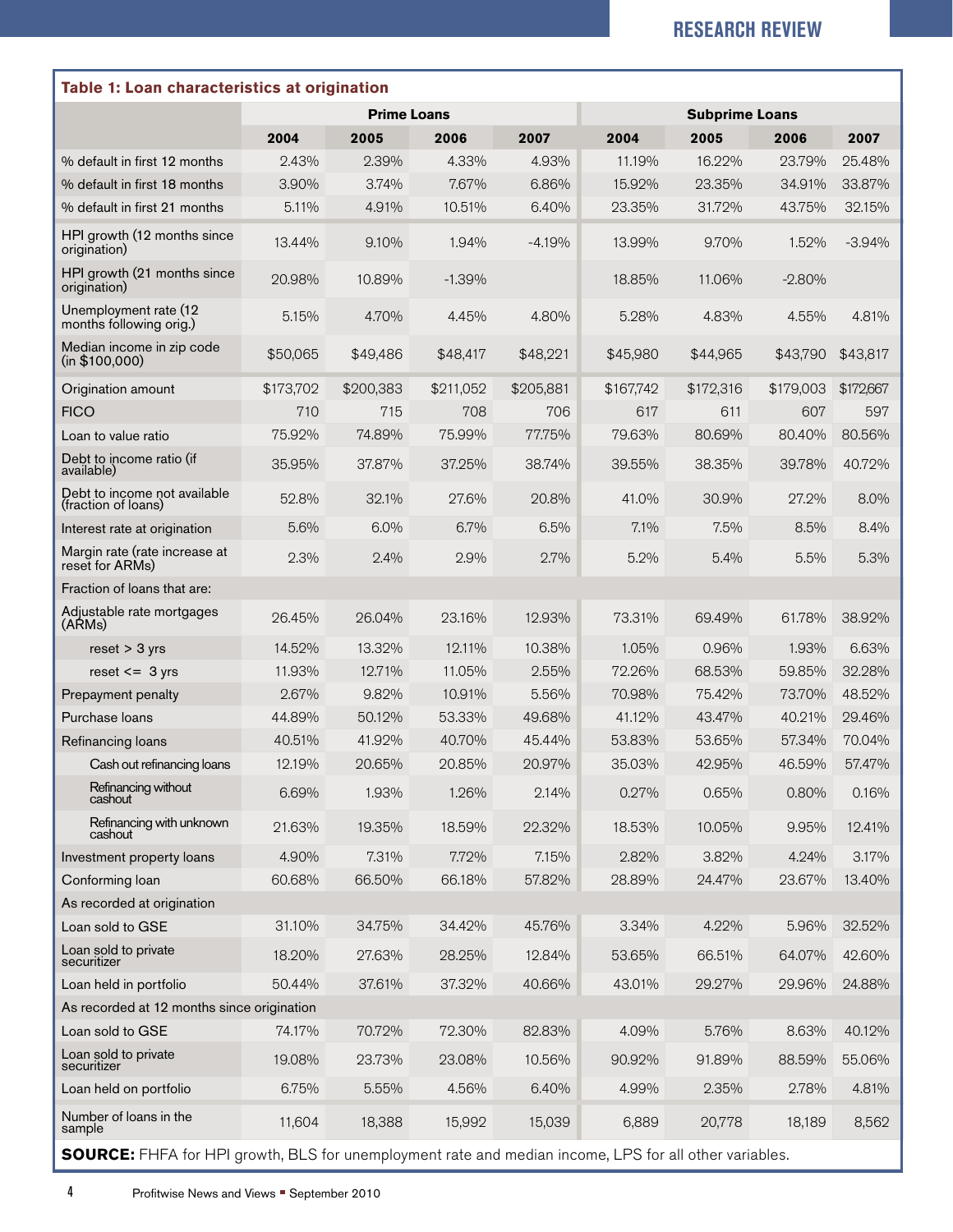loans kept on portfolio drops to low single digits for both prime and subprime mortgages. Not surprisingly, nearly all subprime mortgages are securitized by private investors, whereas GSEs dominate the securitization of prime mortgages. However, by the second half of 2007, the private securitization market had all but disappeared. The GSEs took up much of the slack, accounting for about 40 percent of all subprime securitizations in that year.<sup>10</sup>

#### **Estimates of default**

In this section, we estimate empirical models of the likelihood that a loan will default in its first 12 months. This allows us to quantify which factors make default more or less likely and to examine how the sensitivity to default varies over time and across prime and subprime loans.

#### Econometric model

Mortgages can have multiple sources of risk—for example, low credit quality, high loan-to-value ratios, and adjustable rates with short introductory periods and high spreads to the reference rate. To take into account these and other factors that might influence default rates, we estimate a number of multivariate regression models that allow us to examine the effect of varying one risk factor while holding others fixed.

The analysis sample includes loans that do not default and are observed for 12 months after origination and loans that default (become 60 or more days past due) within 12 months of origination. We drop loans that get refinanced or transferred within their first 12 months. While this may bias our results, keeping early refinanced and transferred loans in the sample would understate the share of actual defaults, since by definition these loans are current for the duration of their (short) presence in the sample.

Our goal is to evaluate the relative strength of associations between loan default and observable borrower, loan, and macroeconomic characteristics in

different market segments and different years. To that end, we estimate the following regressions:

Prob (default within 12 months) $\sum_{i,k}$  =  $\Phi(\beta_1 L$ oan $_{\mathsf{i}, \mathsf{j}, \mathsf{k}}, \beta_2 B$ orrower $^{\mathsf{i}, \mathsf{j}, \mathsf{k}}, \beta_3 E$ con $_{\mathsf{j}, \mathsf{k}}, \beta_4 \mathsf{D}_\mathsf{k}$ ), (1)

where the dependent variable is an indicator of whether a loan to borrower  $i$ , originated in an MSA  $i$  in state  $k$ defaulted within the first 12 months. We model this probability as a function of loan and borrower characteristics, MSAlevel economic variables (unemployment, home price appreciation, and income), and a set of state dummy variables  $(D_{\kappa})$ that capture additional aspects of the economic and regulatory environment. We estimate the model as a standard maximum likelihood probit with state fixed effects.

To retain maximum flexibility in evaluating the importance of covariates for prime and subprime defaults, we carry out separate estimations of equation (1) for prime and subprime loans. To achieve similar flexibility over time, we further subdivide each of the prime and subprime samples by year of origination (2004 through 2007). Finally, we attempt to account for unobserved heterogeneity at the state level by incorporating state fixed effects in our econometric specification.

The economic variables include both the realized growth in the FHFA HPI and the average realized unemployment rate. Both of these variables are measured at the MSA level, and both are computed over the first 12 months since loan origination. Consequently, they match the period over which we are tracking loan performance. In contrast to all of the other regressors, this information would clearly not be available to the analyst at the time of loan origination. We can think of the model described in equation 1 as the sort of analysis one would be able to do at the end of 2005, after all loans originated in 2004 had gone through their first 12 months, and one is able to observe what happened to home prices

#### **RESEARCH REVIEW**

and unemployment rates over the same period. The same exercise can be performed for loans originated in 2005 at the end of 2006, for loans originated in 2006 at the end of 2007, and so on.

#### **Results**

The results of the estimation are summarized in table 2. The first four columns of data depict estimates for prime loans originated in each of the four sample years, and the next four columns contain the estimates for subprime loans. The juxtaposition of the data for the two market segments allows us to easily compare the importance of certain factors. The table presents estimates of the marginal effects of the explanatory variables, rather than the coefficients themselves. The marginal effects tell us how a one unit change in each explanatory variable changes the probability that a loan defaults in its first 12 months, holding fixed the impact of the other explanatory variables.

The defaults of both prime and subprime loans are strongly associated with the FICO score, the LTV, and the interest rate in every estimation year for each loan type. For instance, an increase of 100 points in the FICO score of prime borrowers in 2004 and 2005 is associated with about a 1.2 percentage point decrease in default likelihood (the estimated marginal effect of –0.00012 multiplied by 100). To gauge the strength of this effect, note that in those years the baseline rate of default was about 2.2 percent. The point estimates of marginal effects for 2006 and 2007 increase about twofold for prime loans, but so does the baseline sample default rate. For subprime loans, the estimated marginal effects are a full order of magnitude higher, implying that an improvement in FICO scores generates a greater decline in subprime defaults, at least in absolute terms.

Similarly, higher LTV values have a strong positive association with defaults for both loan types originated in 2005, 2006, and 2007. For subprime loans, a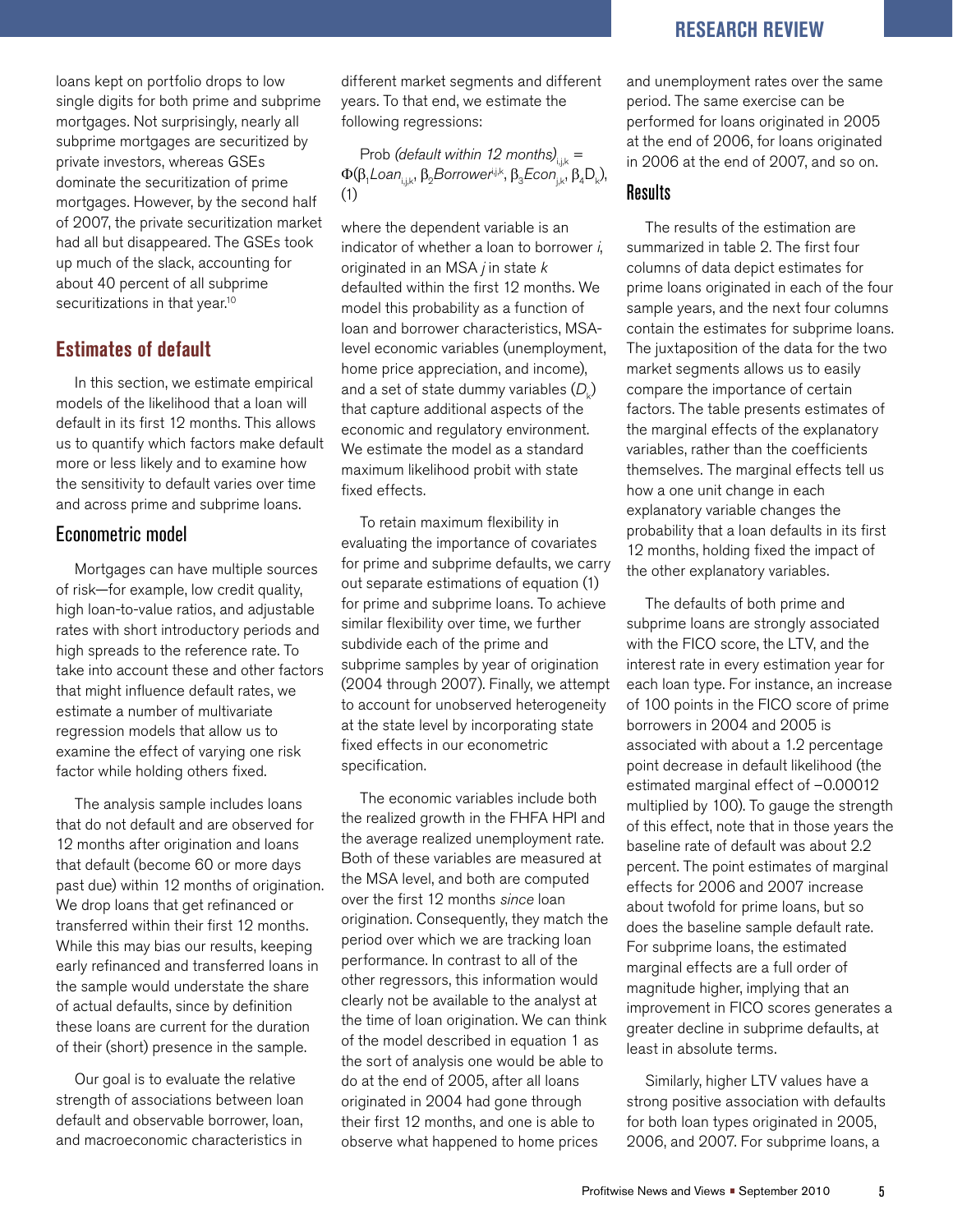#### **RESEARCH REVIEW**

| Table 2: Probability of defaulting within 12 months of loan origination (probit regressions with state fixed effects) |                           |                            |                           |                         |                    |                       |                           |                        |
|-----------------------------------------------------------------------------------------------------------------------|---------------------------|----------------------------|---------------------------|-------------------------|--------------------|-----------------------|---------------------------|------------------------|
|                                                                                                                       | <b>Prime Loans</b>        |                            |                           | <b>Subprime Loans</b>   |                    |                       |                           |                        |
|                                                                                                                       | 2004<br>(1)               | 2005<br>(2)                | 2006<br>(3)               | 2007<br>(4)             | 2004<br>(5)        | 2005<br>(6)           | 2006<br>(7)               | 2007<br>(8)            |
| <b>VARIABLES</b>                                                                                                      | default_in12              | default_in12               | default_in12              | default_in12            | default_in12       | default_in12          | default_in12 default_in12 |                        |
| Estimation sample mean                                                                                                | 0.0221                    | 0.0217                     | 0.0423                    | 0.0483                  | 0.1076             | 0.1572                | 0.2399                    | 0.2539                 |
|                                                                                                                       | $-0.00166$                | $-0.00494$                 | $-0.137***$               | $-0.00356$              | $-0.183*$          | $-0.168***$           | $-0.447***$               | $-0.0105$              |
| HPI growth                                                                                                            | (0.0139)                  | (0.0109)                   | (0.0294)                  | (0.0243)                | (0.0981)           | (0.0500)              | (0.0934)                  | (0.121)                |
| Unemployment rate                                                                                                     | $-0.0104$                 | $0.222***$                 | $-0.0370$                 | 0.131                   | 0.218              | $0.743***$            | $-0.749**$                | $-0.476$               |
|                                                                                                                       | (0.0507)                  | (0.0393)                   | (0.115)                   | (0.0968)                | (0.324)            | (0.239)               | (0.346)                   | (0.503)                |
| Median income in zipcode                                                                                              | $-0.00149$                | $-0.00253$                 | $-0.00689$                | $-0.0231***$            | $-0.0398$          | $-0.0572***$          | $-0.0942***$              | $-0.0672$              |
|                                                                                                                       | (0.00428)                 | (0.00388)                  | (0.00772)                 | (0.00880)               | (0.0281)           | (0.0215)              | (0.0299)                  | (0.0412)               |
| Origination amount                                                                                                    | $-0.000122$               | 0.000176                   | 0.000830                  | $0.00190**$             | $0.0135***$        | $0.0160***$           | $0.0247***$               | $0.0331***$            |
|                                                                                                                       | (0.000387)                | (0.000425)                 | (0.000806)                | (0.000758)              | (0.00436)          | (0.00341)             | (0.00598)                 | (0.00627)              |
| FICO score                                                                                                            | $-0.000120***$            | $-0.000120***$             | $-0.000262***$            | $-0.000318***$          | $-0.000733***$     | $-0.00122***$         | $-0.00131***$             | $-0.00116***$          |
|                                                                                                                       | $(1.64e-05)$              | $(1.16e-05)$               | $(1.97e-05)$              | $(2.26e-05)$            | $(9.12e-05)$       | $(6.84e-05)$          | $(9.10e-05)$              | (0.000136)             |
| Loan to value ratio (LTV)                                                                                             | 0.00433                   | $0.0144***$                | $0.0636***$               | $0.0814***$             | 0.0523             | $0.0820***$           | $0.193***$                | $0.193***$             |
|                                                                                                                       | (0.00528)                 | (0.00500)                  | (0.0109)                  | (0.0123)                | (0.0368)           | (0.0255)              | (0.0330)                  | $-0.0477$              |
| Debt to income ratio (0 if<br>missing)                                                                                | 0.000502                  | $-0.00160$                 | 0.00841                   | $0.0343***$             | $0.0876**$         | $0.143***$            | $0.0900**$                | $0.106**$              |
|                                                                                                                       | (0.00409)                 | (0.00350)                  | (0.00859)                 | (0.00845)               | (0.0399)           | (0.0302)              | (0.0388)                  | (0.0446)               |
| Missing DTI dummy                                                                                                     | 0.00248                   | 0.00148                    | $0.00974**$               | $0.0119**$              | 0.0265             | $0.0593***$           | 0.0183                    | 0.000879               |
|                                                                                                                       | (0.00218)                 | (0.00187)                  | (0.00491)                 | (0.00586)               | (0.0191)           | (0.0148)              | (0.0180)                  | (0.0258)               |
| Interest rate at origination                                                                                          | $0.337***$                | $0.257**$                  | $1.351***$                | $1.653***$              | $2.487***$         | $3.092***$            | 4.692***                  | 5.384***               |
|                                                                                                                       | (0.103)                   | (0.107)                    | (0.186)                   | (0.218)<br>$0.0358**$   | (0.388)            | (0.282)               | (0.345)<br>$-0.0956***$   | (0.476)                |
| ARM w/ reset > 3 yrs<br>dummy                                                                                         | 0.00151<br>(0.00685)      | $-0.00366$<br>(0.00228)    | $-0.00112$<br>(0.00485)   | (0.0183)                | 0.0288<br>(0.0609) | $-0.0328$<br>(0.0313) | (0.0294)                  | 0.187<br>(0.133)       |
|                                                                                                                       | 0.00180                   | $-0.00566***$              | $-0.0140***$              | 0.0462                  | $-0.0345$          | 0.00391               | $-0.0197$                 | $0.203*$               |
| ARM w/reset < 3 yrs dummy                                                                                             | (0.00687)                 | (0.00204)                  | (0.00364)                 | (0.0317)                | (0.0321)           | (0.0200)              | (0.0325)                  | (0.121)                |
|                                                                                                                       | $-0.192$                  | 0.150                      | $0.322**$                 | $-0.165$                | $1.235**$          | $0.776**$             | $1.841***$                | $-2.483$               |
| Margin rate (0 if FRM)                                                                                                | (0.245)                   | (0.118)                    | (0.147)                   | (0.340)                 | (0.521)            | (0.363)               | (0.568)                   | (2.014)                |
|                                                                                                                       | 0.00286                   | 0.00374                    | 0.00757                   | $-0.00390$              | 0.00369            | 0.0109                | $-0.0189*$                | 0.00180                |
| Prepayment penalty dummy                                                                                              | (0.00572)                 | (0.00325)                  | (0.00467)                 | (0.00476)               | (0.00894)          | (0.00753)             | (0.0111)                  | (0.0159)               |
| Cash out refinancing dummy                                                                                            | 0.00274                   | $0.00445**$                | 0.000601                  | $-0.00157$              | $-0.00985$         | $-0.0186**$           | $-0.0284**$               | $-0.0117$              |
|                                                                                                                       | (0.00229)                 | (0.00222)                  | (0.00318)                 | (0.00340)               | (0.0110)           | (0.00915)             | (0.0122)                  | (0.0164)               |
| Purchase loan dummy                                                                                                   | $0.00290*$                | $0.00222*$                 | $0.00552**$               | $0.00604**$             | $0.0243***$        | $0.0415***$           | $0.0856***$               | $0.0729***$            |
|                                                                                                                       | (0.00151)                 | (0.00131)                  | (0.00244)                 | (0.00295)               | (0.00863)          | (0.00602)             | (0.00815)                 | (0.0132)               |
| Investment property dummy                                                                                             | $-0.000422$               | 0.00468                    | 0.000339                  | 0.00159                 | $-0.00612$         | $-0.00102$            | $-0.00164$                | 0.0446                 |
|                                                                                                                       | (0.00305)                 | (0.00304)                  | (0.00378)                 | (0.00486)               | (0.0216)           | (0.0143)              | (0.0163)                  | (0.0301)               |
| Conforming loan dummy                                                                                                 | $-0.00290$                | $-0.00667***$              | $-4.45e-05$               | 0.00166                 | 0.0154             | $0.0226***$           | $0.0196*$                 | 0.0119                 |
|                                                                                                                       | (0.00190)                 | (0.00184)                  | (0.00288)                 | (0.00344)               | (0.0120)           | (0.00864)             | (0.0107)                  | (0.0184)               |
| GSE-securitized loan dummy                                                                                            | $-0.0113***$<br>(0.00268) | $-0.00623***$<br>(0.00225) | $-0.0190***$<br>(0.00417) | $-0.00352$<br>(0.00530) | 0.0255<br>(0.0271) | $-0.0312$<br>(0.0194) | $-0.138***$<br>(0.0284)   | $-0.00455$<br>(0.0294) |
|                                                                                                                       | $-0.00578**$              | $-0.000475$                | $-0.00930**$              | $-0.000801$             | 0.00680            | $-0.0860***$          | $-0.168***$               | $-0.0619**$            |
| Private label securitized loan                                                                                        | (0.00269)                 | (0.00207)                  | (0.00424)                 | (0.00635)               | (0.0183)           | (0.0148)              | (0.0228)                  | (0.0241)               |
| Observations                                                                                                          |                           | 15,653                     |                           |                         |                    |                       |                           |                        |
| R-squared                                                                                                             | 8,887<br>0.2587           | 0.2364                     | 13,941<br>0.1997          | 12,932<br>0.1962        | 5,825<br>0.1138    | 19,356<br>0.0934      | 17,359<br>0.0926          | 8,349<br>0.0745        |
|                                                                                                                       |                           |                            |                           |                         |                    |                       |                           |                        |

**SOURCE:** FHFA for HPI growth, BLS for unemployment rate and median income, LPS for all other variables. **NOTES:** \*\*\*, \*\*, and \* denote statistical significance at the 1, 5, and 10 percent levels, respectively.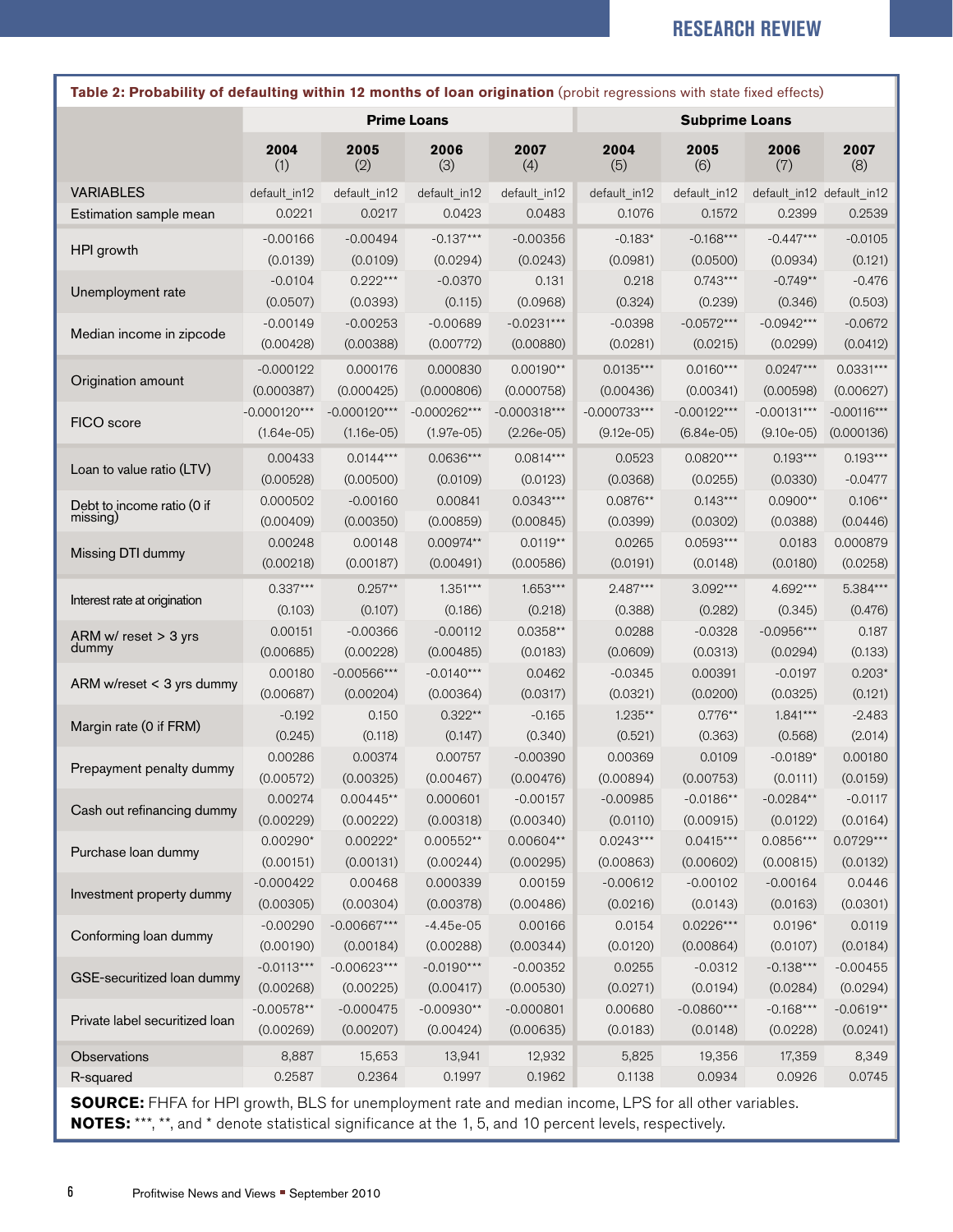| Table 3.A: Average marginal effects from changes in key explanatory variables |       |                |              |              |              |              |              |  |
|-------------------------------------------------------------------------------|-------|----------------|--------------|--------------|--------------|--------------|--------------|--|
|                                                                               |       |                |              | <b>Prime</b> |              |              |              |  |
| 2004 - 2007                                                                   |       |                | 2004<br>(1)  | 2005<br>(2)  | 2006<br>(3)  | 2007<br>(4)  |              |  |
| <b>VARIABLES</b>                                                              | Mean  | Std. deviation | $CHANGE (+)$ | default in12 | default in12 | default in12 | default in12 |  |
| Baseline predicted<br>default rate                                            |       |                |              | 0.0220       | 0.0217       | 0.0422       | 0.0482       |  |
| HPI growth                                                                    | 4.8   | 10.3           | 10 ppt       | $-0.0003$    | $-0.0010$    | $-0.0178***$ | $-0.0006$    |  |
|                                                                               |       |                |              | $-1\%$       | $-5%$        | $-42%$       | $-1\%$       |  |
| FICO score                                                                    | 710   | 62             | 50 points    | $-0.0116***$ | $-0.01***$   | $-0.0172***$ | $-0.0204***$ |  |
|                                                                               |       |                |              | $-53%$       | $-46%$       | $-41%$       | $-42%$       |  |
| Loan to value ratio<br>(LTV)                                                  | 76.1  | 16.8           | 10 ppt       | 0.0009       | $0.0031***$  | $0.0113***$  | $0.0141***$  |  |
|                                                                               |       |                |              | 4%           | 14%          | 27%          | 29%          |  |
| Debt to income ratio<br>(if not missing)                                      | 37.7  | 14.9           | 10 ppt       | $-0.0001$    | $-0.0002$    | 0.0009       | $0.0049***$  |  |
|                                                                               |       |                |              | 0%           | $-1\%$       | 2%           | 10%          |  |
| Interest rate at<br>origination                                               | 6.25% | 0.81%          | $1\%$        | $0.0105***$  | $0.0062**$   | $0.027***$   | $0.032***$   |  |
|                                                                               |       |                |              | 48%          | 29%          | 64%          | 66%          |  |
| Margin rate (0 if<br>FRM)                                                     | 2.58% | 1.14%          | $1\%$        | $-0.0007$    | 0.0008       | $0.0018**$   | $-0.0004$    |  |
|                                                                               |       |                |              | $-3%$        | 4%           | 4%           | $-1\%$       |  |

**SOURCE:** FHFA for HPI growth, BLS for unemployment rate and median income, LPS for all other variables. **NOTES:** \*\*\*, \*\*, and \* denote statistical significance at the 1, 5, and 10 percent levels, respectively.

rise in LTV generates a stronger absolute increase in loan defaults. It must be noted that the effect of the leverage on the likelihood of default may be understated by the LTV measure that we have. A better measure of how leveraged a borrower is on a given property would be the combined loanto-value ratio (CLTV) that also takes into account second-lien loans on the property. This variable is not available in the LPS data, however. If the practice of obtaining such "piggyback loans" is more prevalent in the subprime market, then the estimated coefficient for LTV for subprime loans may be lower than its true value.

At first glance, the interest rate at origination is similar to LTV and FICO score in having a strong statistical and economic effect on both prime and subprime loan defaults in each

origination year. What stands out is the sheer magnitude of the estimated effects. However, one must be cautious in interpreting hypothetical marginal effects of the interest rate. While LTV and FICO score cover fairly wide ranges for both prime and subprime loans, interest rate values are relatively tightly distributed.11 This means that a difference of even 1 percent in loan interest rate makes it look quite different from loans with otherwise identical characteristics (e.g., FICO score, LTV, DTI). In such cases, a likely explanation is that the lender has additional information about the credit quality of the borrower and is charging a higher interest rate to take into account additional risk factors – hence, the strong positive association with eventual default rates.

There are also a number of notable differences between the prime and subprime samples. Perhaps the most interesting finding is the different sensitivity of defaults to changes in home prices. For subprime loans, defaults are much lower when home price growth is higher for three out of the four sample years. This relationship is particularly striking for 2006 loan originations, many of which experienced home price declines over their first 12 months. For prime loans, 2006 is notable as the only year of origination in which changes in home prices are significantly correlated with loan defaults. These results suggest that, relative to subprime defaults, prime defaults have a weaker relationship with home prices, once key borrower and loan characteristics (LTV, FICO score, and so on) are taken into account.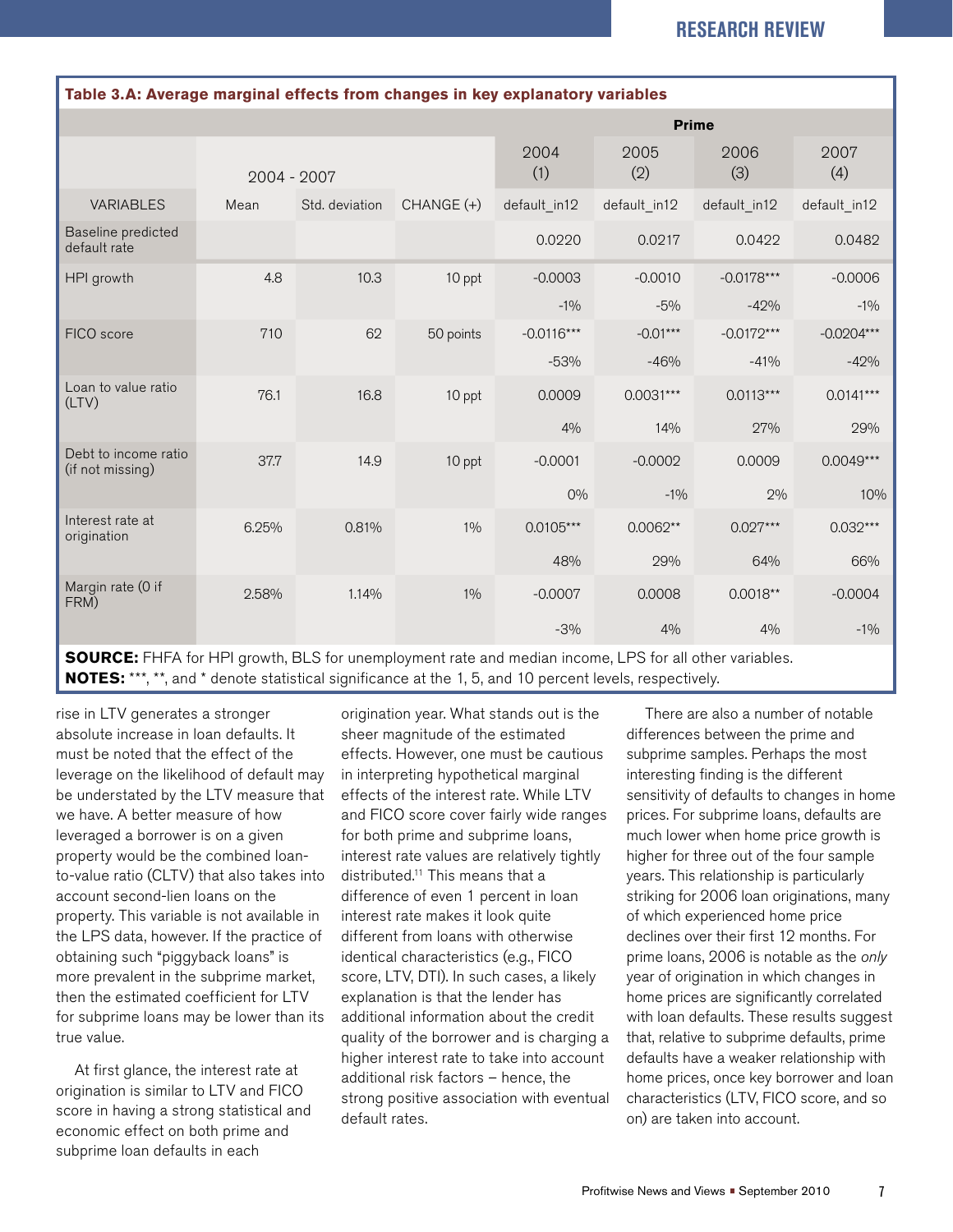| Table 3.B: Average marginal effects from changes in key explanatory variables |             |                |            |                 |              |              |              |  |
|-------------------------------------------------------------------------------|-------------|----------------|------------|-----------------|--------------|--------------|--------------|--|
|                                                                               |             |                |            | <b>Subprime</b> |              |              |              |  |
|                                                                               | 2004 - 2007 |                |            | 2004<br>(1)     | 2005<br>(2)  | 2006<br>(3)  | 2007<br>(4)  |  |
| <b>VARIABLES</b>                                                              | Mean        | Std. deviation | CHANGE (+) | default in12    | default_in12 | default in12 | default_in12 |  |
| baseline predicted<br>default rate                                            |             |                |            | 0.1075          | 0.1571       | 0.2396       | 0.2538       |  |
| HPI growth                                                                    | 5.4         | 9.6            | 10 ppt     | $-0.0189*$      | $-0.0163***$ | $-0.0406***$ | $-0.0010$    |  |
|                                                                               |             |                |            | $-18%$          | $-10%$       | $-17%$       | 0%           |  |
| FICO score                                                                    | 608         | 55             | 50 points  | $-0.0351***$    | $-0.0532***$ | $-0.0581***$ | $-0.0519***$ |  |
|                                                                               |             |                |            | $-33%$          | $-34%$       | $-24%$       | $-20%$       |  |
| Loan to value ratio<br>(LTV)                                                  | 80.4        | 12.6           | 10 ppt     | 0.0059          | $0.0084***$  | $0.0189***$  | $0.0189***$  |  |
|                                                                               |             |                |            | 5%              | 5%           | 8%           | 7%           |  |
| Debt to income ratio<br>(if not missing)                                      | 39.4        | 10.7           | 10 ppt     | $0.0069**$      | $0.0108***$  | $0.0066**$   | $0.0095**$   |  |
|                                                                               |             |                |            | 6%              | 7%           | 3%           | 4%           |  |
| Interest rate at<br>origination                                               | 7.93%       | 1.31%          | 1%         | $0.0302***$     | $0.0331***$  | $0.0471***$  | $0.0542***$  |  |
|                                                                               |             |                |            | 28%             | 21%          | 20%          | 21%          |  |
| Margin rate (0 if<br>FRM)                                                     | 5.39%       | 0.72%          | 1%         | $0.0112**$      | $0.0059**$   | $0.0125***$  | $-0.0101$    |  |
|                                                                               |             |                |            | 10%             | 4%           | 5%           | $-4%$        |  |

**SOURCE:** FHFA for HPI growth, BLS for unemployment rate and median income, LPS for all other variables. **NOTES:** \*\*\*, \*\*, and \* denote statistical significance at the 1, 5, and 10 percent levels, respectively.

The contrast between prime and subprime loans is even sharper in the estimated marginal effects on the debtto-income ratio (DTI) and loan margin rate. The DTI is widely considered to be one of the main determinants of loan affordability, since it relates household monthly income to debt service flows. The DTI for prime loans is not significantly correlated with defaults, except for loans originated in 2007, but it matters consistently for subprime loans. The absence of any measurable effects of DTI even on defaults of prime loans originated in 2006 can be interpreted as a sign of the resilience of prime borrowers who experienced severe changes in the prices of their homes.

The loan margin rate is one of the key terms in an ARM contract. It defines the spread to a reference rate (usually the

London interbank offered rate, or Libor). At reset, the ARM rate goes up to the sum of Libor and the loan margin. The margin is set by the lender, and is often thought to capture additional aspects of a borrower's creditworthiness. This is consistent with the fact that the margin rate is, on average, substantially higher for subprime borrowers (see table 1). We find that this variable has no association with defaults among prime loans, with the exception of loans originated in 2006. In contrast, defaults on subprime loans originated in every year except 2007 are significantly higher for loans with higher margin rates, all else being equal. This suggests that, for the subprime borrower, the margin rate contains additional information on borrower quality not reflected in FICO scores and other loan characteristics. It is also interesting that the coefficients on ARMs with

introductory periods of less than three years – the most common mortgage contract in the subprime market – are not significantly different from zero. This means that they have the same correlation with subprime defaults as fixed-rate mortgages. Put differently, once loan and borrower characteristics are accounted for, the choice of a hybrid ARM is not associated with higher subprime defaults.

#### Comparisons across years and across loan types

Since table 2 contains regression estimates from multiple non-overlapping samples, the comparison of the relative importance of the explanatory variables may be tricky. The distribution of loan characteristics varies from year to year and across prime and subprime loans. In addition, the baseline rates of actual defaults are quite different across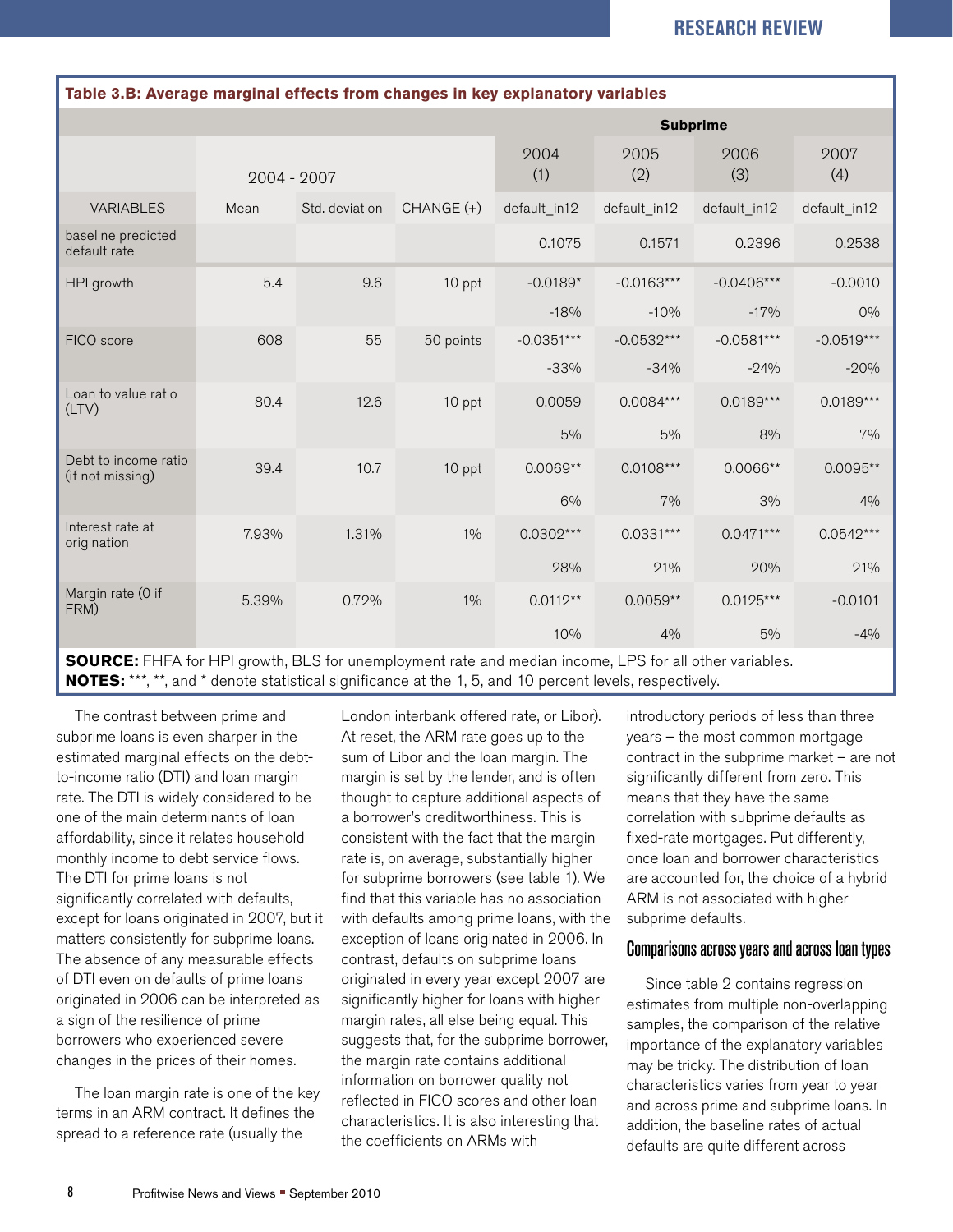samples. Because of this, one cannot simply compare two point estimates and conclude that a bigger one indicates a stronger correspondence with defaults.

To compare the economic and relative importance of the explanatory variables across the subsamples, we conduct the following exercise. For each independent variable, we change its value for each observation by a specified increment. Then, we compute the predicted subsample default rate using estimated coefficients for each year of origination and loan type. We compare the new predicted default to the original one. The difference between the original prediction and the new one tells us the marginal contribution of that variable to the overall default rate.<sup>12</sup> We compare these figures across years and across prime loans (table 3, panel A) and subprime loans (table 3, panel B). For example, for 2004 prime loans we increase all FICO scores by 50 points, predict a new default rate, and compare it to the old default rate. The difference is –0.0116 percentage points, or a 53 percent decrease in the likelihood of default for loans originated in 2004 (column 4, row 2 of table 3, panel A). For brevity, we look at just six key explanatory variables: HPI growth, FICO score, LTV, DTI, interest rate, and loan margin rate.<sup>13</sup> The table also reports the means of the relevant variable, its standard deviation, and the absolute change that we impose. We tried to keep the magnitude of the absolute changes reasonably close to the standard deviations.

A 10 percentage point increase in home price appreciation (HPI growth) substantially lowers default probabilities (first row of each panel in table 3). This effect is more consistent for subprime loans originated in various years, where it translates to decreases of between 10 percent and 18 percent relative to the baseline default rate in 2004, 2005, and 2006. For prime loans, the 10 percentage point increase in the HPI has a big effect only for loans originated in 2006, where the estimates imply that

defaults would have been 1.78 percentage points, or 42 percent, lower. The effect of FICO score stands out. A 50-point uniform increase in FICO scores (row 2 of each panel) is associated with a 41 percent to 53 percent decline in predicted default rates relative to the baseline for prime loans, and a 20 percent to 34 percent relative decline for subprime loans. The average marginal effects of the LTV are greater (in a relative sense) for prime loans than for subprime loans.<sup>14</sup> Finally, higher interest rates appear to generate incredible increases in defaults for both market segments. For instance, a 1 percentage point increase in interest rates translates into a jump in defaults on 2007 prime loans of more than 3 percentage points—a rise of 66 percent relative to the actual default rate. Increasing everyone's interest rates by 1 percentage point is equivalent to a substantial deterioration in the quality of the borrower pool, and thus translates into much higher predicted defaults. As mentioned earlier, DTI and the margin rate do not have strong associations with prime mortgage defaults. In contrast, higher values of these variables consistently indicate higher default rates for subprime mortgages. However, the economic magnitude of marginal effects of DTI and the margin rate on defaults (rows 4 and 6 of each panel) is somewhat muted.

#### What if market observers foresaw the decline in home prices?

We turn our attention now to the role of home prices. We know that home prices were increasing very rapidly in 2004 and 2005 and began to fall quite dramatically beginning in 2006. But would it have been possible to quantify the effect of this reversal on defaults of both prime and subprime mortgages in real time? It is also important to be clear about what information would have been available to analysts at different points in time. This will allow us to get a rough sense of the extent to which market participants were "surprised" by the performance of prime and subprime loans originated in 2006 and 2007.

#### **RESEARCH REVIEW**

To do this, let's conduct the following thought experiment. Suppose that it is June 2006 and we are trying to forecast defaults on prime mortgages originated earlier that year. The most up-to-date model of defaults available to us at this point in time is that of defaults on 2004 originations. (Recall that to estimate this model, one needs to observe mortgages for 12 months since origination.) Further suppose that as astute analysts, we get a definite sense that house price growth is slowing down, even though available data are not picking this up strongly yet. And so in a fit of pessimism, we conclude that prices may even decline a touch this year after growing at 9 percent, on average, in 2005. What would our models tell us about the default outlook?

The answer is "not much." In 2004 (and 2005), the models of prime mortgage performance detected almost no relationship between house price growth and defaults. The coefficients on HPI growth were effectively zero, and so no forecast of HPI, however dire, would have rung the alarm bells regarding prime mortgage defaults.

What an analyst would have had to realize was that in 2006 prime borrowers will start reacting to HPI in the same way as subprime ones. What was needed then was not a better forecast of housing prices, but an understanding that the statistical relationships from the boom years no longer applied. Detecting the turning points is never easy, and in this instance most observers failed abjectly.

#### **Conclusion**

We have analyzed the default experience of prime and subprime loans originated over the period 2004–07. Like other studies, we document some decline in underwriting standards during this period for both prime and subprime loans. We also find that characteristics such as the LTV, FICO score, and interest rate are important predictors of defaults for both prime and subprime loans. However, changes in loan and borrower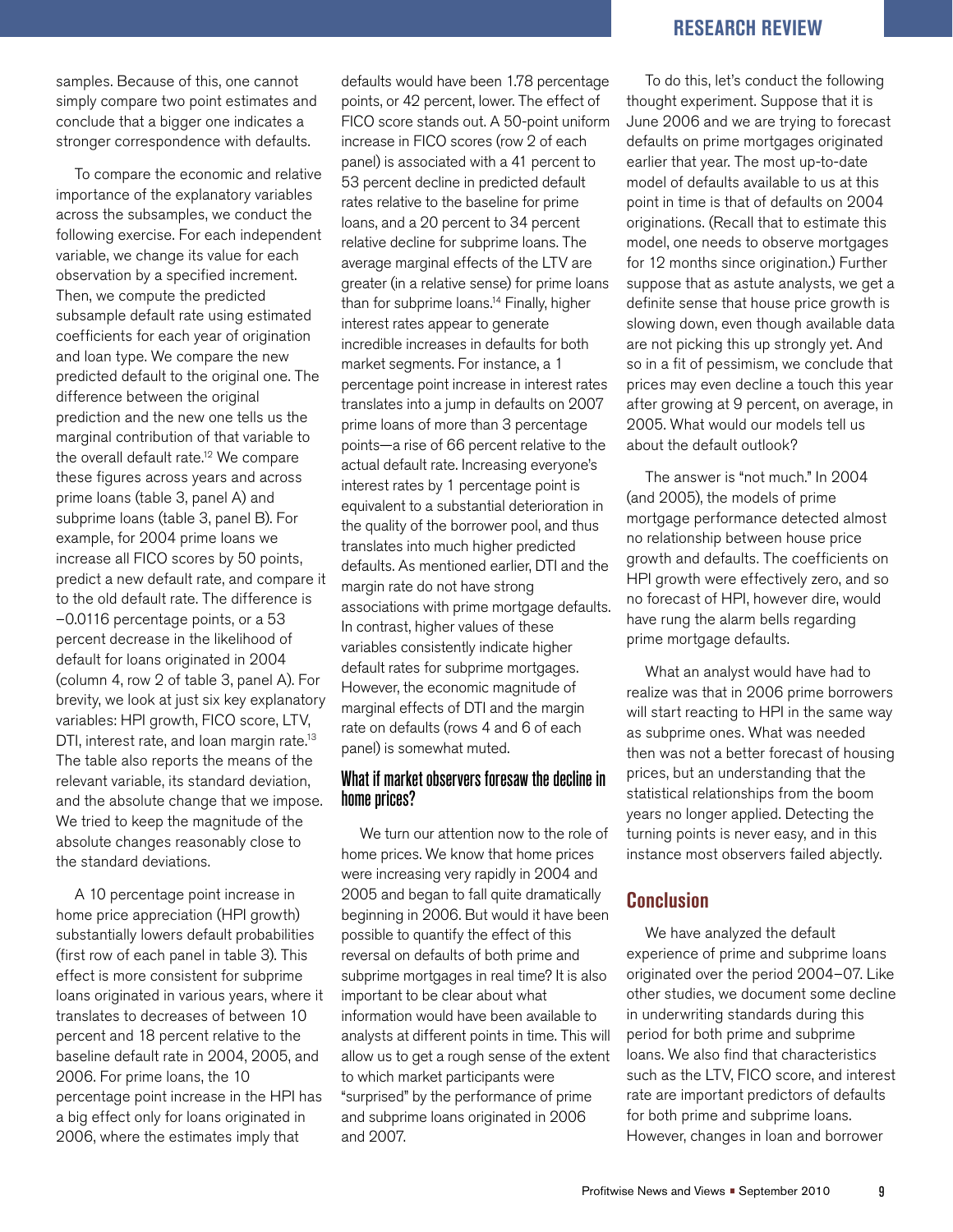characteristics are not enough to have predicted the incredible increase we have seen in prime and subprime mortgage defaults. While changes in borrower and loan characteristics can get us closer to observed default rates for subprime loans than they can for prime loans, for both market segments there were other factors at work.

Home prices play a very important role in determining mortgage outcomes; this became particularly evident for subprime loans by the end of 2005. For prime loans, it is only when we analyze data through the end of 2007 (that is, evaluate the performance of loans originated in 2006) that we are able to document this sensitivity. Even very pessimistic assumptions about the future path of home prices would not have been enough to substantially improve contemporaneous forecasts of prime mortgage defaults for loans made in 2006 and 2007. In hindsight, of course, it appears self-evident that the relationships between HPI growth and defaults on prime loans might be different in periods with declining home prices. Coming up with such revised estimates in real time would not have been possible using the available data from the recent past. It could, perhaps, have been done by analyzing data that included earlier episodes of substantial regional price declines.

#### **Biographies**

Gene Amromin is a senior financial economist in the financial markets group at the Federal Reserve Bank of Chicago.

Anna Paulson is a vice president of the financial economics team in the economic research department of the Federal Reserve Bank of Chicago.

#### **Notes**

- 1 These numbers are based on authors' calculations using data from LPS Applied Analytics, described later in text.
- 2 By including prime loans in the analysis, our intention is to complement the very informative and extensive literature on subprime loans that includes, among others, Bajari, Chu, and Park (2008); Demyanyk and Van Hemert (2009); Gerardi, Shapiro, and Willen (2008); and Mian and Sufi (2009).
- 3 The servicers included in the data set are those that participate in the HOPE NOW Alliance (www.hopenow.com/members. html#mortgage). This includes some of the country's largest home lenders: Bank of America, Citibank, JPMorgan Chase, and Wells Fargo.
- 4 Alt-A loans are a middle category of loans – more risky than prime and less risky than subprime. They are generally made to borrowers with good credit ratings, but the loans have characteristics that make them ineligible to be sold to the GSEs – for example, limited documentation of the income or assets of the borrower or higher loan-to-value ratios than those specified by GSE limits.
- 5 As Bajari, Chu, and Park (2008) emphasize, an important feature of the FICO score is that it measures a borrower's creditworthiness prior to taking out the mortgage. FICO scores range between 300 and 850. Typically, a FICO score above 800 is considered very good, while a score below 620 is considered poor. As reported on the Fair Isaac Corporation website (www.myfico.com), borrowers with FICO scores above 760 are able to take out 30-year fixed rate mortgages at interest rates that are 160 basis points lower, on average, than those available for borrowers with scores in the 620–639 range.
- 6 If we repeat the analysis using alternative outcome variables and different time periods (in default after 18 months, in foreclosure, 30 days or more past, and so on), the results are very similar.
- 7 As part of the Housing and Economic Recovery Act of 2008 (HERA), the Federal Housing Finance Regulatory Reform Act of 2008 established a single regulator, the FHFA, for GSEs involved in the home mortgage market, namely, Fannie Mae, Freddie Mac, and the 12 Federal Home Loan Banks (see www.fhfa. gov for additional details).
- 8 Note that we are looking at a relatively short period, and other authors document changes in underwriting criteria that occurred prior to 2004 (see, for example, Gerardi et al., 2008).
- 9 Such mortgages were known as "hybrid ARMs." They were also commonly identified as "2/28" and "3/27" loans, referring to 30-year ARMs that reset after two and three years, respectively.
- 10 In September of 2007 when the private securitization market had all but shut down, the GSEs were encouraged by members of Congress to expand their portfolios to support the market (see this correspondence between Senator Charles E. Schumer (D-NY) and Dennis Lockhart, the director of OFHEO, at www.ofheo.gov/ newsroom.aspx?ID=383&q1=0&q2=9.
- 11 Keep in mind that for simplicity, the analysis uses the actual interest rate at loan origination and not the difference between this rate and some reference risk free rate.
- 12 Note that this exercise amounts to computing the average of marginal effects for individual loans, instead of the marginal effect at the mean, which is obtained by multiplying a hypothetical change in an explanatory variable by its regression coefficient.
- 13 In this exercise, the loan margin is increased only for ARMs, since fixed rate loans by definition have a zero margin under all circumstances. Similarly, we incremented DTI only for those loans that had non-missing DTI values.
- 14 As discussed earlier, this may be due to our inability to accurately account for piggyback loans.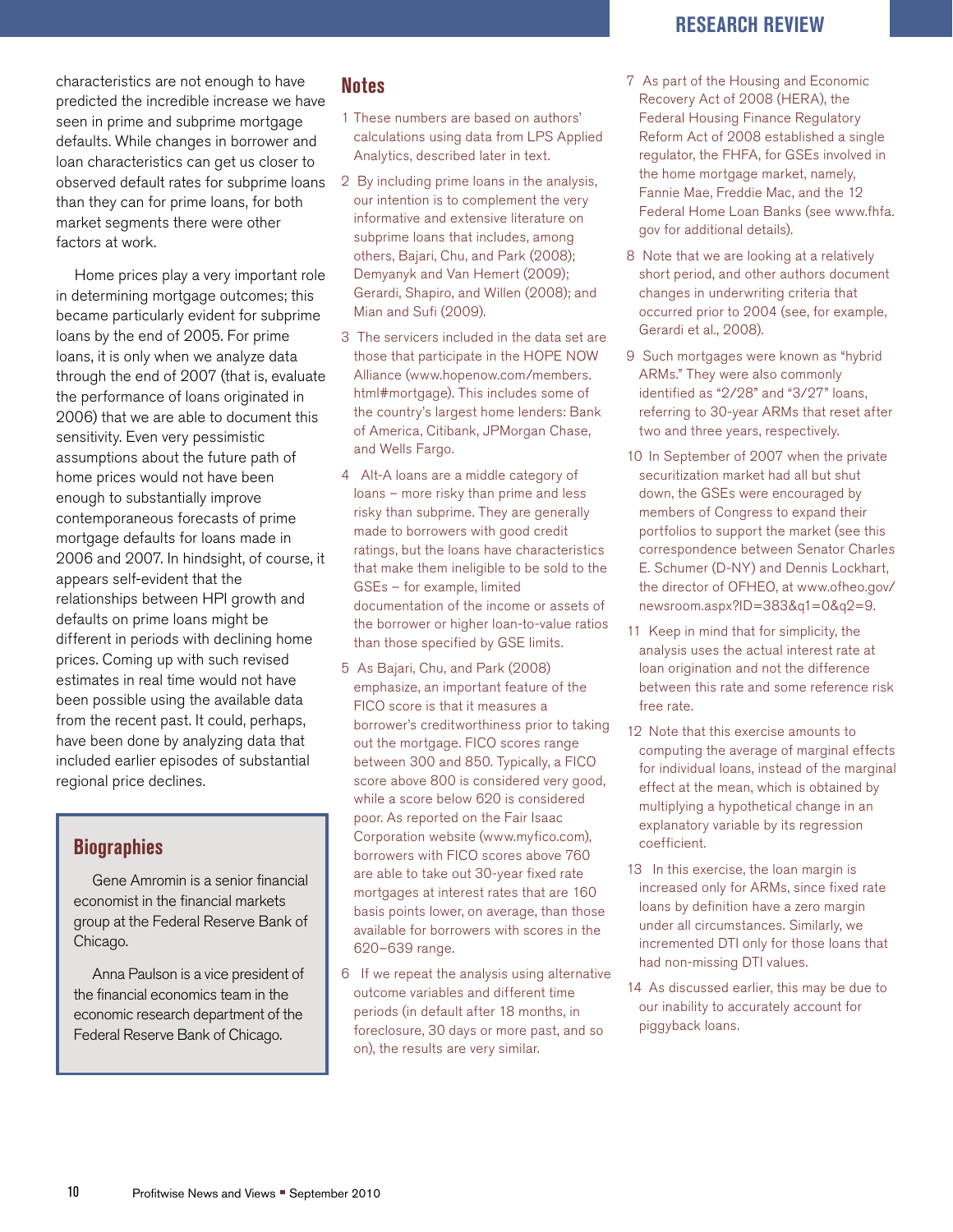## 27335069 **Alternative small dollar loans: Creating sound financial products through innovation and regulation**

#### by Chris Giangreco, Andrea Kovach, and Matt Unrath

#### **Introduction**

Low- to moderate-income borrowers need alternatives to payday loans to meet their short-term credit needs. This article provides an overview of consumer demand for smaller loans, and discusses how and why mainstream financial institutions should offer less costly alternatives to traditional payday loans. A two-year FDIC pilot, a smalldollar loan pool in Baltimore, and individual case studies suggest that such lending can be viable and profitable. The article concludes with recommendations for how financial institutions and regulators should support this effort

Many consumers struggling to make ends meet need small, short-term loans. Illinois residents received nearly 1.2 million payday loans<sup>1</sup> from 2006 to 2008; however, debate about the utility of this loan product continues. Payday lenders claim that they provide a needed service to those underserved by mainstream financial institutions. Consumer advocates cite the predatory pricing of payday loans, and call for stringent regulation, especially with respect to pricing. In an effort to move beyond this debate and meet consumer demand (with a less costly product), advocates, regulators, and financial institutions should explore the viability of alternative small-dollar loan products from both a consumer and business perspective.

#### **Review of existing literature**

There has been a great deal of research on the payday loan industry. Various regional banks of the Federal Reserve System have published papers examining the nature of payday loan borrowers and products, and weighed the effectiveness of industry regulation (see the Federal Reserve Bank of Philadelphia's "Restricting Consumer Credit Access" and New York's "Defining and Detecting Predatory Lending"). The New America Foundation's Asset Building program has written extensively on the issue, including an often cited paper on how behavioral sciences can inform financial services regulation. Consumer advocacy groups, like the Center for Responsible Lending and National Consumer Law Center, have authored reports on payday lenders (see "Quantifying the Economic Cost of Predatory Payday Lending"). The Woodstock Institute has exposed regulatory loopholes and published various reports that highlight the need for stricter regulation (see "Illinois Payday Loan Loophole"). Much of this research has focused on questions about payday lending regulations; officials, researchers, and advocates have only recently begun advocating for alternative products, and there is likewise little lending data from which to draw evidence about effectiveness and profitability.

Payday lenders, represented by the Consumer Financial Services

Association of America, defend their product and service to low- and moderate-income borrowers. Their argument, published in reports and testimonials, is that payday loan terms compare favorably with alternative options, like overdraft or late fees. The Center for Responsible Lending has encouraged the OCC and other bank regulators to prohibit banks from offering products similar to payday loans. Some larger banks have recently introduced products such as paycheck advances, but the charges can amount to a 120 percent APR or higher. The National Consumer Law Center authored a recent report warning that one should not assume that "alternatives" to payday loans are inherently less costly. The authors of this paper support responsible alternatives to payday lending with interest rates capped at 36 percent APR and amortized loan payments based on an individual's ability to repay.

**CONSUMER ISSUES**

#### **Current landscape of payday lending**

The majority of small-dollar loans currently available to consumers across the country are payday loans. Payday loans are essentially quick cash advances, usually of \$500 or less, targeted to low- and moderate-income individuals with limited credit history or low credit ratings. Payday loan businesses operate outside of the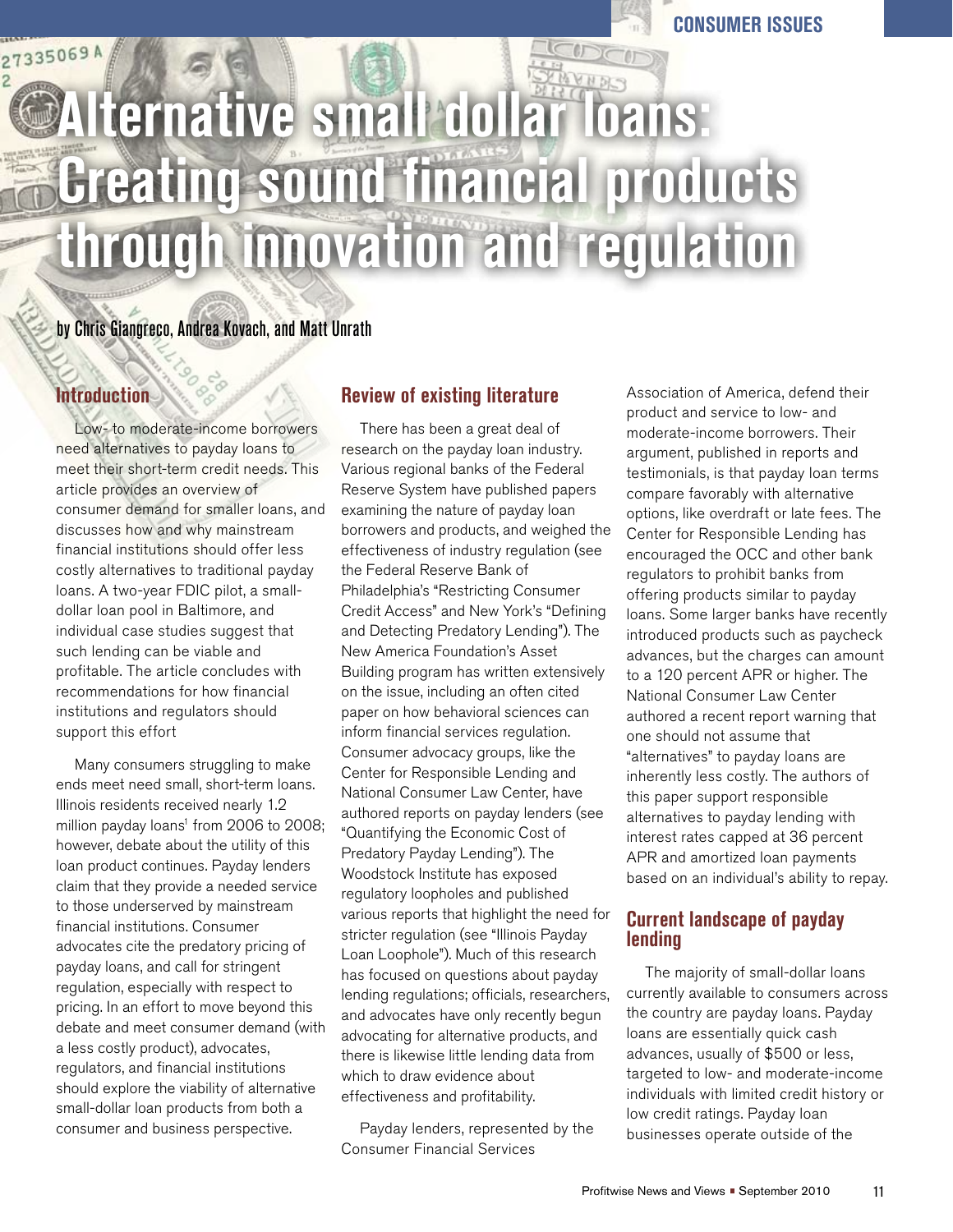mainstream financial sector, often relying on a network of retail storefronts, where customers can walk in, provide minimal personal information, and leave with enough cash to meet their immediate financial needs. The "underwriting process" comprises documenting information from a pay stub, and the "collateral" is a postdated check or automatic debit authorization, which covers the principal borrowed and interest; the loans often require borrowers to have a checking account. Because payday lenders operate with very little underwriting, they rationalize high interest rates as necessary to ensure profit.

The payday loan industry has seen enormous growth. In the three years between 2000 and 2003, national sales volumes quadrupled from \$10 billion in 2000 to \$40 billion in 2003; researchers put the total costs to consumers for using a payday loan at \$4.2 billion annually (King, Parrish and Tanik 2006). According to the Illinois Department of Financial and Professional Regulation (IDFPR), there are 403 licensed payday lenders operating under the Payday Loan Reform Act in Illinois. IDFPR found that during the threeyear period between February 2006 and December 2008, 1,194,582 payday loans were taken out by 204,205 consumers in Illinois—an average of 5.9 loans per consumer at an average annual percentage rate (APR) of 341 percent (IDFPR 2009).

#### **Alternative small-dollar loan efforts**

Consumer advocates, financial institutions, and regulators have begun working together to promote and develop responsible, alternative smalldollar loan products that meet consumers' needs and protect them from usurious lending practices. The following examples highlight some of the innovative current strategies in this market segment.

#### 1. Small-dollar loan pool pilot

One model for extending small-dollar loans involves financial institutions providing capital to a community-based organization, which uses existing relationships within a targeted market to offer loans.

With support from the FDIC and grants from six financial institutions and one credit union, Neighborhood Housing Services of Baltimore (NHS–Baltimore) created a small-dollar loan pool. NHS– Baltimore made 80 loans between August 2009 and February 2010, totaling \$60,400. The majority of these 12-month term loans are \$1,000, though some as small as \$500. All of the loans have a competitive APR of 7.99 percent. A typical consumer in this pilot is an African-American woman between 40 and 50 years old, earning about \$30,000 annually, who has filed for bankruptcy in the past but currently holds a bank account, and plans to use the loan to pay bills. Joan Lok, Community Affairs Specialist with the FDIC in Baltimore, stated that while financial institutions contributing to the pool were originally skeptical of the program, many have come to embrace and support it. One goal associated with the pilot is the program to earn enough to be self-sustaining. The FDIC's Alliance for Economic Inclusion, in conjunction with local financial institutions, is developing similar loan pools in Kansas City and Seattle.

#### 2. Innovative financial institutions

Banks and credit unions have also begun developing their own alternative small-dollar loan programs. In 2002, North Side Community Federal Credit Union (North Side CFCU), recognizing the preponderance of predatory payday lenders in its community and the impact high interest debt had on its members, decided to develop its Payday Alternative Loan (PAL) program. Loans in the PAL program are \$500, repaid during a sixmonth term, and have an annual percentage rate of 16.5 percent. If a firsttime borrower has a credit score below

600, he or she is required to attend a free financial education workshop on understanding credit and meet with a financial counselor to prepare a personal budget. In the past seven years, North Side CFCU has made over 5,000 PALs, disbursing over \$2.5 million in PAL loans and saving community residents over \$3 million in fees and interest from traditional payday loans.

In July 2008, North Side CFCU launched its newest alternative loan product, the "Step-Up" loan, a payday alternative loan of \$1,000 available to members that have paid off at least five PALs. No credit check is required and borrowers can pay back the loan in six months or one year. Since the launch of Step-up, North Side has made 527 loans for a total of \$527,000. Ed Jacob, North Side CFCU's manager (at the time) stated, "Our goal isn't to be just a cheaper payday lender. We want to give people a path that will help them reach their financial goals. We want them to think longer term, and go beyond needing a \$500 loan."

#### 3. FDIC's small-dollar loan pilot

The Federal Deposit Insurance Corporation (FDIC) began a two-year pilot program for alternative small-dollar loans in February 2008. At the program's conclusion in December 2010, 28 banks with assets from \$28 million to \$10 billion and offices in 27 states participated. The program aimed to assess the business practices of the banks in developing and offering profitable small-dollar loan programs alongside other mainstream services.

The FDIC developed the following guidelines for financial institutions participating in the pilot:

- Loan amounts of up to \$2,500;
- • Amortization loan periods of at least 90 days with minimum payments that reduce the loan principal;
- Annual percentage rates (APR) below 36 percent;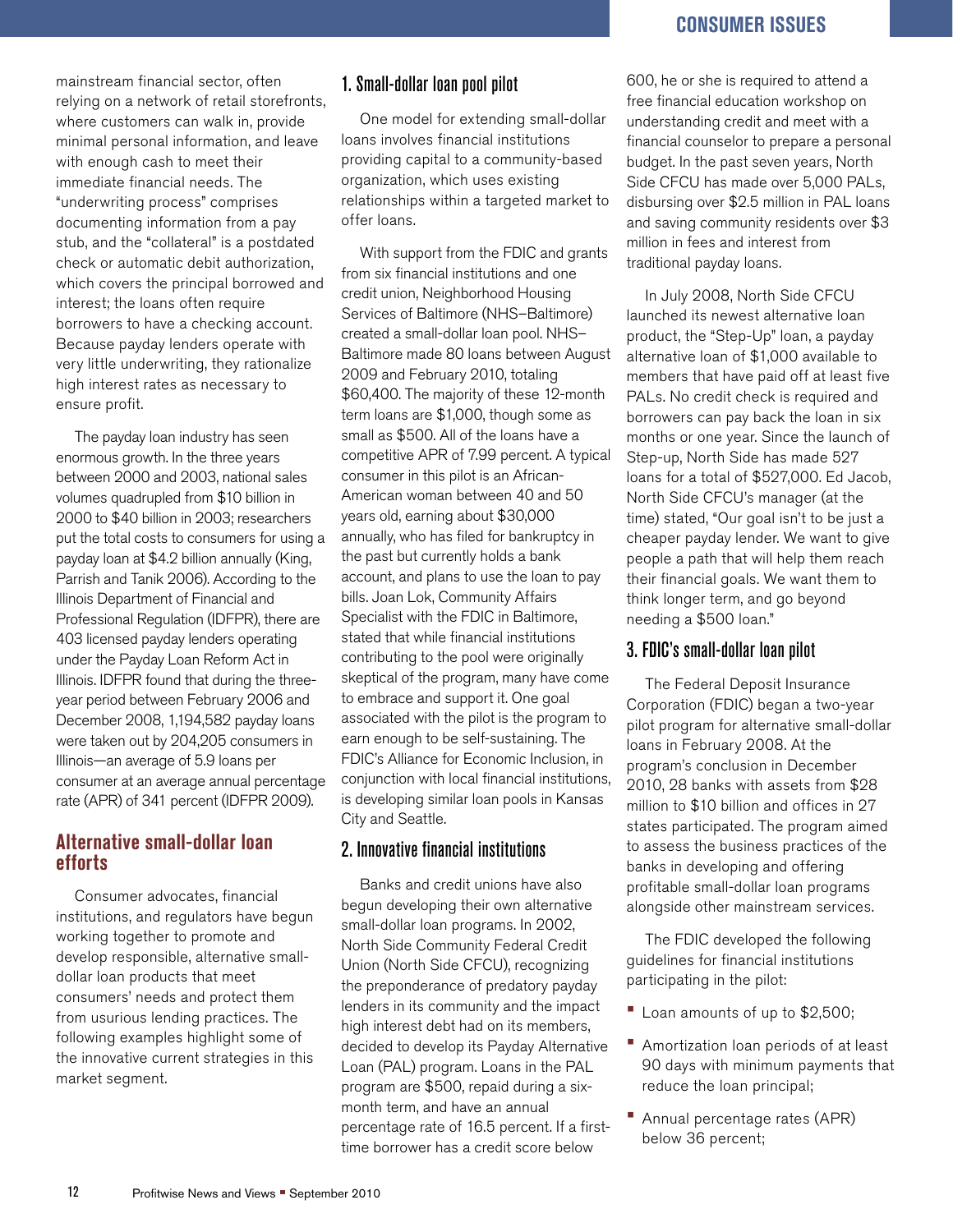**CONSUMER ISSUES**

- No prepayment penalties;
- Origination and/or maintenance fees limited to the amount necessary to cover actual costs; and
- **An automatic savings component.**

The FDIC released final results of the program in late June 2010 on the impact and effectiveness on banks' profitability2 and long-term customer relations. In the first year of the program, banks made over 16,000 loans, for an aggregate principal balance of \$18.5 million. The total amount of loans charged off in the first year was \$187,378, or 3.4 percent of loans of all loans originated (Burhouse, Miller, and Sampson 2009). Banks reported that job losses and other economic problems in their market areas led to increased delinquencies across loan categories and to a reduction in the pool of acceptable borrowers. Common factors cited for operating successful loan programs included strong senior management and board support; an engaged and empowered "champion" in charge of the program; proximity to large consumer populations with demand for small-dollar loans; and, in rural markets, limited competition.

#### **Benefits of small-dollar loans for financial institutions**

Mainstream financial institutions can benefit from alternative small-dollar lending by serving as the pacesetter of sound and competitive financial practices for low- and moderate-income clients.

Image improvement – Participation in initiatives to develop alternative smalldollar loans can help re-position banks and other mainstream financial institutions amid the current economic situation. Luis Ubiñas, president of the Ford Foundation, said at a meeting in Brooklyn, New York, in June 2009, "The economic downturn has tarnished bank brands; offering innovations and providing new opportunities to nontraditional customers can help repair the damage done to the banking industry brand" (Benjamin 2009).

New customer base – Because of high demand, financial institutions can attract new customers by offering an alternative loan product at competitive prices. Through such loans, banks and credit unions can build the financial skills and knowledge of their customers, graduating them to more sophisticated financial products. More than half of the banks in the FDIC's small-dollar loan pilot reported that customers moved to other bank services after using a smalldollar loan. Most pilot banks opened deposit accounts for customers who successfully used a small-dollar loan product, and some banks transitioned customers into more sophisticated products. One participating bank found that auto loans were a "next step" in building the lending relations with smalldollar loan customers who successfully paid off their loan (Burhouse, Miller, and Sampson 2008).

Leverage advantage in the market – Banks and credit unions have two inherent advantages over the payday loan industry in successfully offering small-dollar loan programs – infrastructure and relationships. While payday loan stores must spend capital on space, staff, advertising, and more, banks and credit unions already have qualified staff, a large network of physical facilities, and functioning collection processes. Their ability to advertise through bank statements and existing marketing materials helps bring attention to the product and quickly draw a market. Banks and credit unions can build on their relationship with clients to help determine the type of loan best suited for a borrower, as well as streamline the underwriting process—a necessary step if banks and credit unions wish to compete with the present payday loan industry (Burhouse, Miller, and Sampson 2008). This underwriting process will help mitigate delinquency risks. Research from the Woodstock Institute found that

borrowers who belonged to a financial institution for more than one year reported lower delinquency rates (Williams 2007).

CRA credit – The Federal Financial Institutions Examination Council recognizes that small-dollar loans meet an important credit need of underserved communities and low- and moderate-income borrowers. By offering these types of loans or supporting the development of a smalldollar loan pool, banks can earn Community Reinvestment Act (CRA) credit. Such loan products allow borrowers to avoid high cost credit, and ostensibly serve the purpose and mission of the CRA.

#### **Recommendations**

The case for offering alternative small-dollar loans through mainstream financial institutions does not negate the need for regulation of the industry. Borrowers and lenders do not enter into lending contracts on equal footing, in either financial understanding or bargaining power (Saunders and Cohen 2004). Regulation must aim to narrow this divide and protect consumers from predatory practices and their own behavior tendencies (Barr, Mullainathan, and Sharif 2008).

Regulators at the state and federal level play an important role in developing alternative small-dollar loans and assuring proper consumer protections. The following are recommendations that state and federal government offices should follow to support this effort:

- Support efforts to develop smalldollar lending pool pilots and study their effectiveness;
- • Support efforts to develop informed policy on unregulated payday and consumer installment loans and provide guidance on features for small-dollar loan products;
- Encourage responsible alternative small-dollar loan products;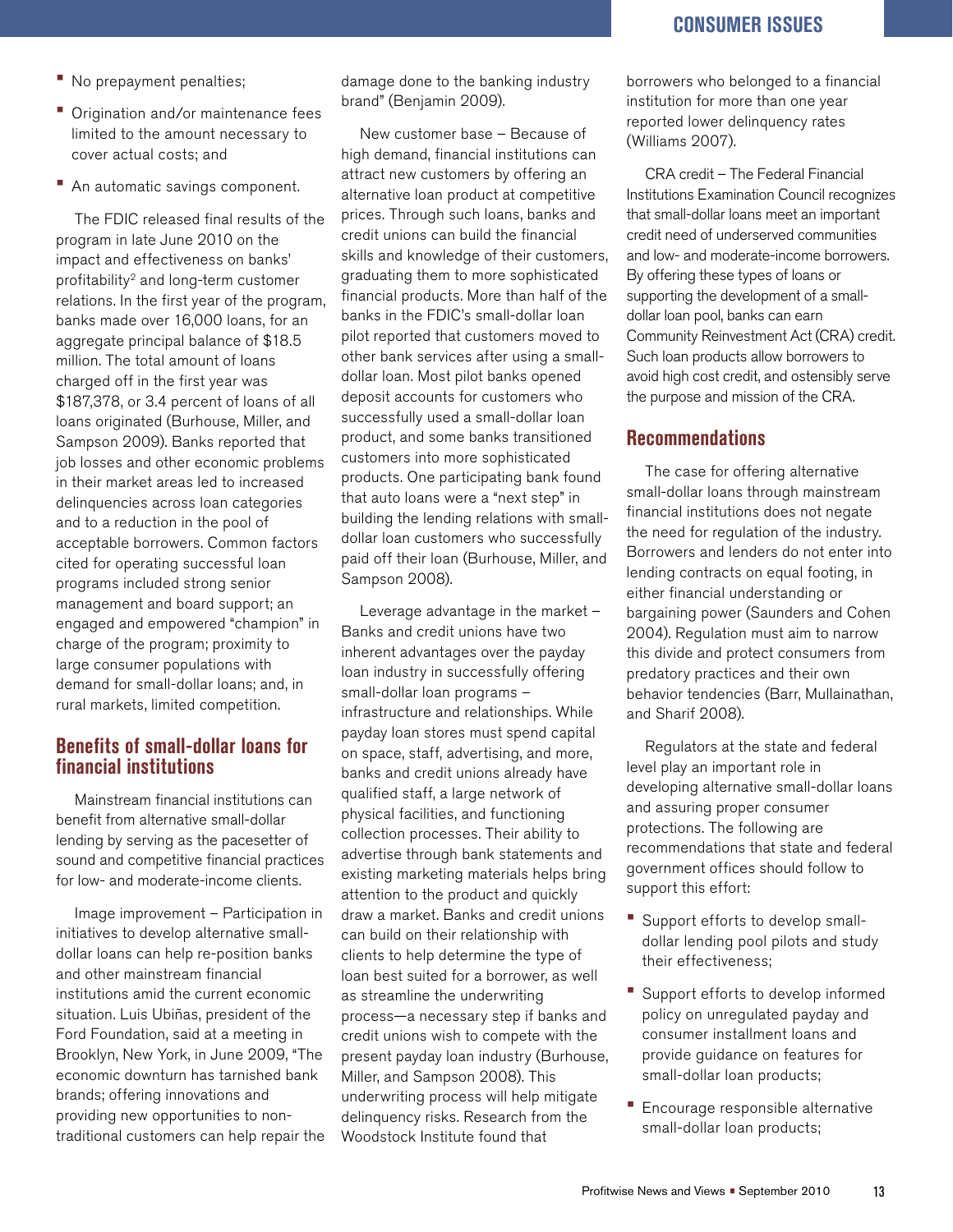- Build partnerships with alternative small-dollar lenders – such as credit unions – to support use of sound, alternative small-dollar products; and
- Include the offering of responsible small-dollar loans in CRA examinations and other regulatory ratings.

In order to meet a recognized consumer need and provide a beneficial community service, financial institutions should begin offering or expand existing small-dollar credit programs to low- and moderate-income borrowers. As demonstrated, these programs can be profitable and serve an important need. Community organizations, consumer advocates, regulatory agencies, and especially financial institutions each have an important role to play in expanding the market of small-dollar loan products. Lending institutions should work to foster closer relationships with borrowers. They are well positioned to serve these consumers by encouraging savings and helping to develop important financial skills. A strong banking relationship will help decrease the borrower's assessed risk and need for small-dollar loans.

Additional, innovative pilots would help to expand the availability of smalldollar lending products. Pilots should follow guidelines to protect consumers from predatory features and, include measures aimed at improving individual financial skills. Lessons from pilot programs will help additional financial institutions to create and expand their own alternative small-dollar loan programs. The combination of adequate regulation and innovation will help create new opportunities for the development of sound financial products that meet the ongoing financial needs of low- and moderate-income consumers.

#### **Works cited:**

Barr, Michael S., Sendhil Mullainathan, and Eldar Shafir. 2008. Behaviorally Informed Financial Services Regulation. Washington, DC: New America Foundation, October.

Benjamin, Blair. 2009. Children's Youth Savings: Opening Plenary. CFED blog June 15. Retrieved from http://cfed.org/ childrens\_youth\_savings/2009/06/ opening-plenary.html on October 14.

Burhouse, Susan, Rae-Ann Miller, and Aileen G. Sampson. 2009. The FDIC's Small-Dollar. Loan Pilot Program. Federal Deposit Insurance Corporation, FDIC Quarterly, Vol. 3, No. 2.

Burhouse, Susan, Rae-Ann Miller, and Aileen G. Sampson. 2008. An introduction to the FDIC Small-Dollar Loan Pilot Program. Federal Deposit Insurance Corporation, FDIC Quarterly, Vol. 2, No. 3.

Illinois Department of Financial and Professional Regulation. 2009. Illinois Payday Loan Reform Act: Three Year Report. Springfield, Illinois: Illinois Department of Financial and Professional Regulation, March.

King, Uriah, Leslie Parrish and Ozlem Tanik. 2006. Financial quicksand: payday lending sinks borrowers in debt with \$4.2 billion in predatory fees every year. Center for Responsible Lending, November 30.

Saunders, Margot and Alys Cohen. 2004. Federal Regulation of Consumer Credit: The Cause or the Cure for Predatory Lending? Boston, Massachusetts: Harvard University, Joint Center for Housing Studies, March.

Williams, Marva. 2007. Cooperative Credit: How Community Development Credit Unions are Meeting the Need for Affordable, Short-Term Credit." Chicago, Illinois: Woodstock Institute, May.

#### **Notes:**

- 1 It is important to note that the data from the Illinois Department of Financial and Professional Regulation only includes those loans regulated under the Payday Loan Reform Act of 2005 – defined as loans less than 120 days in length. There is no information for loans over 120 days. Loans longer than 120 days in length are often considered payday loans, but are not regulated with the same requirements in Illinois, thus no data is collected on these type of loans.
- 2 A more in-depth report about the question of profitability for financial institutions is forthcoming from the Illinois Asset Building Group in third quarter 2010.

#### **Biographies**

Chris Giangreco is a policy associate at Heartland Alliance for Human Needs and Human Rights, where he manages the Illinois Asset Building Group and advocates for the promotion of local, state, and federal policy supporting economic stability for families and individuals of all incomes. Giangreco received his PhD from Loyola University Chicago.

 Andrea Kovach is a staff attorney at Sargent Shriver National Center on Poverty Law, where she works in the Community Investment Unit and the Health Care Unit. Andrea graduated with honors from Wellesley College and the University of Illinois College of Law.

Matt Unrath is a policy and advocacy intern at Heartland Alliance for Human Needs and Human Rights, where he assists in policy analysis for the Illinois Asset Building Group and helps to administer matched-savings programs and conducts financial education for low-income individuals and families. Matt received his BA in international studies from Boston College.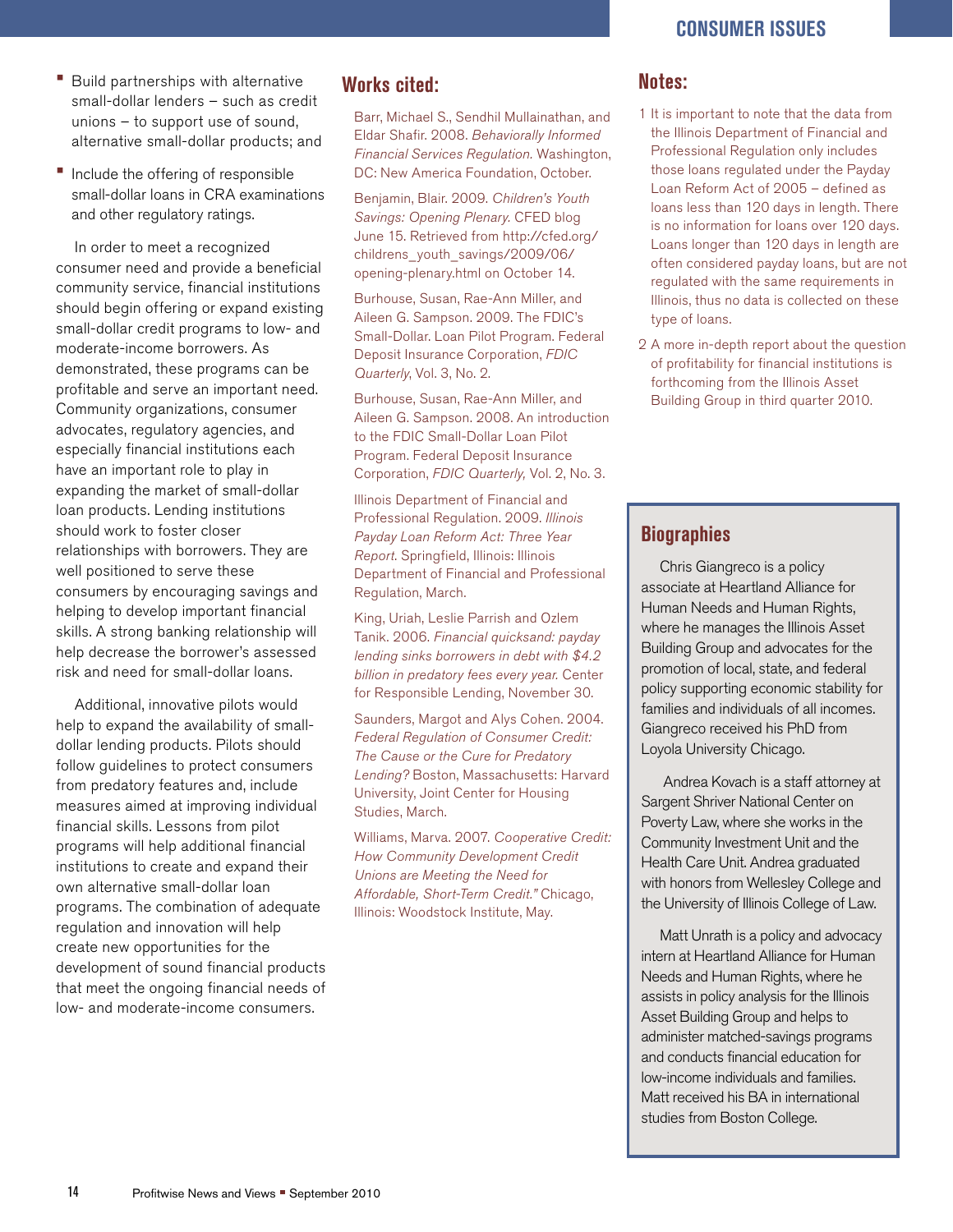### **Around the District**

#### **Illinois**

#### Illinois launches small business job creation tax credit

On July 1, 2010, Illinois' (new \$2,500 per job) Small Business Job Creation Tax Credit became effective. The program is designed to create jobs at small businesses across the state. The new tax credit is part of Illinois' initiatives to help employers retain and generate jobs in Illinois during the current high unemployment period.

"Small businesses are essential to the Illinois economy and it's crucial that state government find fresh and creative ways of working with entrepreneurs who will lead the charge toward economic recovery," said Governor Quinn. "This tax credit will help our small business owners and operators to grow by creating 20,000 jobs over the next year."

The \$2,500 credit is available to businesses with 50 or fewer employees that hire new, full-time Illinois employees during a 12-month period that began July 1, 2010. Ninety-five percent of Illinois businesses have fewer than 50 employees.

To qualify for the credit, a new job must be sustained for at least one year and pay at least \$25,000 annually. Eligible companies can apply for the credit online and will be issued a tax credit certificate

beginning July 1, 2011. Applications for the credit may be submitted as soon as a new, full-time Illinois employee is hired and begins providing services. The total amount of credits to be issued is capped at \$50 million.

Calculation of the net increase in the number of Illinois employees is based on the employer's number of Illinois employees as of June 30, 2010. The determination of whether an employer has 50 or fewer employees will include all employees in any location, including those outside Illinois. Related businesses will be treated as one business for the determination.

The legislation passed the General Assembly unanimously and was signed by the governor at an event in Chicago on April 13, 2010. Governor Quinn was joined at the event by eight small business owners.

To review the April 13, 2010, press release, the statute, or frequently asked questions, visit www.ildceo.net/dceo/ JobsTaxCredit/default.htm.

For a discussion on other programs, processes, and resources that could support small businesses and economic development in your community, contact the Federal Reserve Bank of Chicago, Consumer and Community Affairs Unit, at (312) 322-8232 or via e-mail at CEDRIC@chi.frb.org.

#### **Indiana** Interagency workshop on CRA

On April 27, 2010, the Federal Reserve Bank of Chicago's Community Affairs Division co-sponsored an Indiana Interagency Community Reinvestment Act (CRA) workshop. This event was held in partnership with the Federal Deposits Insurance Corporation, the Office of the Comptroller of the Currency, and the Office of Thrift Supervision.

This workshop offered CRA officers up-to-date information about developing a CRA Plan; forming meaningful partnerships; determining qualified community development lending, services, and investments; assessing community needs; and creating the bank's personal CRA Performance Context. Participants in this event included CRA Officers representing small, intermediate, and large financial institutions from Indiana, Ohio, and Kentucky.

 The Community Reinvestment Act (CRA) of 1977 (12 USC 2901), as amended, encourages each insured depository institution covered by the act to help meet the credit needs of the communities in which it operates. The CRA requires that each federal financial supervisory agency assess the record of each covered depository institution in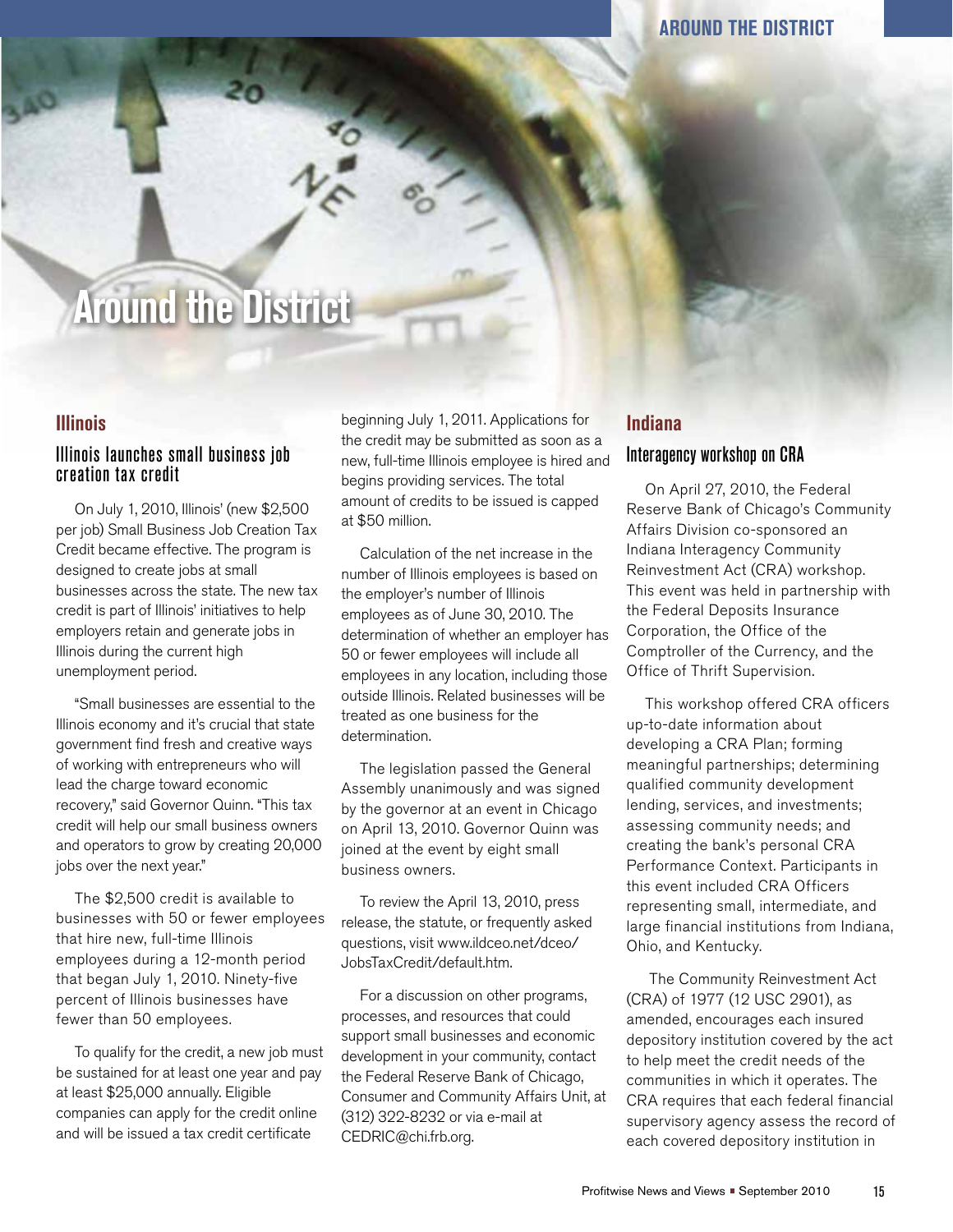helping to meet the credit needs of its entire community, including low- and moderate-income neighborhoods, consistent with safe and sound operations; an agency will take that record into account when deciding whether to approve an institution's application for a deposit facility.

For more information on the CRA, visit www.federalreserve.gov/ bankinforeg/reglisting.htm.

#### **Iowa**

#### Des Moines neighborhood Finance Corp. (NFC) reaches \$200 million milestone in lending on 20th anniversary

Celebrating 20 years of service in Des Moines making loans and home improvement grants in the city's low- and moderate-income neighborhoods, NFC also celebrated reaching the \$200 million milestone in total lending in 2010. NFC is a member of NeighborWorks® America, a national organization whose mission is to revitalize communities. NeighborWorks® has hailed NFC as a top generator of loans among its 235 community-based charter members.

NFC's long-standing goal has been to preserve neighborhoods. As an effective intermediary supported by local government, banks, and neighborhood associations, NFC serves as a model for other, similarly oriented organizations around the country. Aside from purchase and rehabilitation financing, NFC helps borrowers qualify for loans to make home improvements, replace furnaces, windows, roofs, wiring, and other needed repairs.

The work of NFC and the lending that results helps stabilize older neighborhoods and increase property values. Other services include a "tool lending library," for home owners who wish to make (some) improvements on their own. Home buyer counseling – preand post-purchase – is also a key service provided by NFC.

#### **Michigan**

#### Re-imagining Detroit

At a recent Detroit community development forum, Warren Palmer, director of Detroit's Planning and Development Department, discussed the "Re-imagining" of Detroit. He outlined the key ingredients to a resilient Detroit and sustainable region, as well as the mayor's priorities. Following are paraphrased excerpts from Palmer's remarks.

He stated that the Federal government will need to be a partner in recovery and revitalization, tailoring resources specific to the needs of Detroit and the automotive industry. The philanthropic and nonprofit sector must take a more active role, and not work only at the margins. The leadership of regional municipalities must look past historic racial and economic tensions, find common ground to support regional policies aimed at sustainability, and cooperate on strategies and investments that promote the growth of the metropolitan area. Municipal governments have been transferred to an accountable set of public leaders. He expressed confidence that they will work to change the city's and the region's circumstances for the next generation.

#### Palmer outlined the mayor's priorities:

- Removal of blight throughout the city and alignment with planned community priorities.
- **Focused, near-term investments in** neighborhoods aimed at stabilization and improvement.
- **•** Strategies to promote job creation in conjunction with other efforts.
- Coordination of all plans and strategies into one clear vision for the city through a public planning process.

#### **Wisconsin**

#### Addressing the Credit Needs of Wisconsin's Small Businesses

On May 27, 2010, the Federal Reserve Bank of Chicago hosted a roundtable discussion on meeting the needs of Wisconsin's small businesses.

Daryll Lund, CEO of Community Bankers of Wisconsin, helped set the stage for the discussion. "When you look at small business lending as a percentage of assets in Wisconsin banks, it represents 12 percent of the assets of community banks but only 4.5 percent of large banks' assets. Small business lending at community banks is a huge portion of our portfolios as we try to serve our main streets and our local businesses."

Eric Ness, Wisconsin district director of the U.S. Small Business Administration emphasized community banks' role in helping to channel Federal Recovery Act funds to local businesses as a unique strength in Wisconsin. Describing the "American Recovery Capital (ARC)" loan program, Mr. Ness said, "Community banks have signed up (as SBA lenders) just to use this program. Last year, I had about 154 lenders in this state making loans to small businesses in the state, and now I am over 200 lenders making loans to small businesses in the state."

The Federal Reserve has held 40 meetings around the country as part of the "Addressing the Credit Needs of Small Businesses: A Federal Reserve System Series." The Series culminated with a national meeting at the Federal Reserve Board of Governors on July 12.

Watch for an upcoming issue of Profitwise News and Views that will summarize the series, focusing on the meetings held in Illinois, Indiana, Iowa, Michigan and Wisconsin.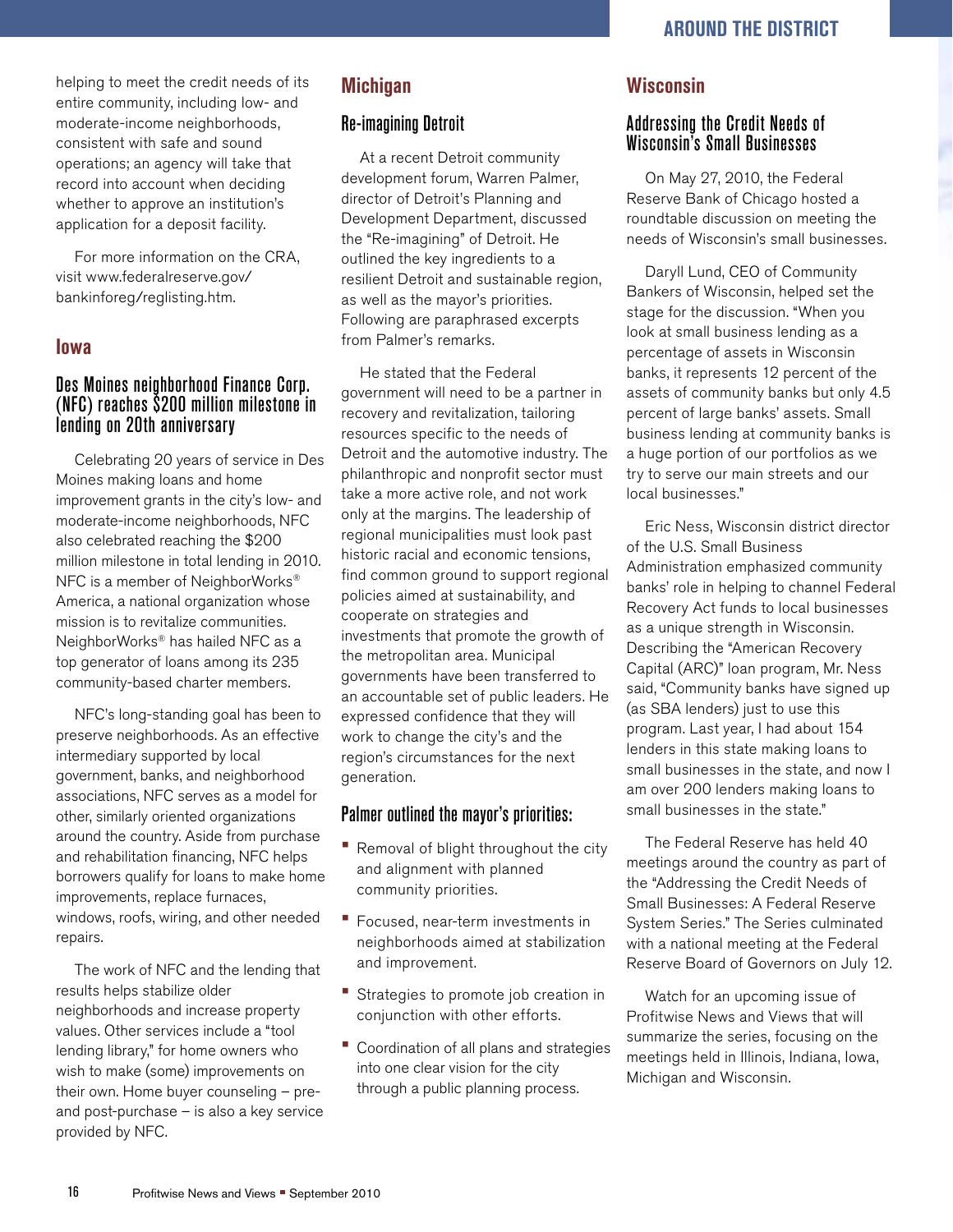

### **Calendar of Events**

#### **Interagency Community Development Conference**

#### Cleveland, OH September 16, 2010

Community bankers will convene at the Cleveland Fed for a daylong discussion of the outlook for residential and small business lending and the business opportunities afforded by community development credit enhancements. Sponsored by the Federal Reserve Bank of Cleveland, Federal Deposit Insurance Corporation, Office of the Comptroller of the Currency, and Office of Thrift Supervision.

For more information, visit: www. clevelandfed.org/Community\_ Development/events/20100816\_ interagency/SavetheDate.pdf.

#### **Innovations in the disabilities market**

Richmond, VA September 28, 2010

The Federal Reserve Bank of Richmond and The Disability Opportunity Fund will collaborate on a one day forum to discuss innovative community development finance opportunities in the disabilities market. Experts from the disabilities and community development industries will present successful finance models and explore new capital solutions to meet the tremendous need for asset development and affordable disability housing.

To register, visit The Disability Opportunity Fund Web site at www.thedof.org. For questions or more information about the event, call (516) 465-3741. For more information, visit: www.richmondfed.org/conferences\_and\_events/community\_ development/2010/innovations\_disabilities\_market\_20100928.cfm.

#### **Reclaiming vacant properties**

#### Cleveland, OH October 13-15, 2010

National Vacant Properties Campaign with its principal planning partner, Neighborhood Progress, Inc., will be sponsoring this conference to teach policies, tools, and strategies to catalyze long-term, sustainable revitalization, and allow peers to share experiences and insights, and become a part of the only national network focused on building the knowledge, leadership, and momentum to reclaim vacant and abandoned properties to foster thriving neighborhoods.

Contact Jennifer Leonard with questions about the 2010 Conference, including sponsorship opportunities at (202) 207-3355, extension 123, or jleonard@ smartgrowthamerica.org.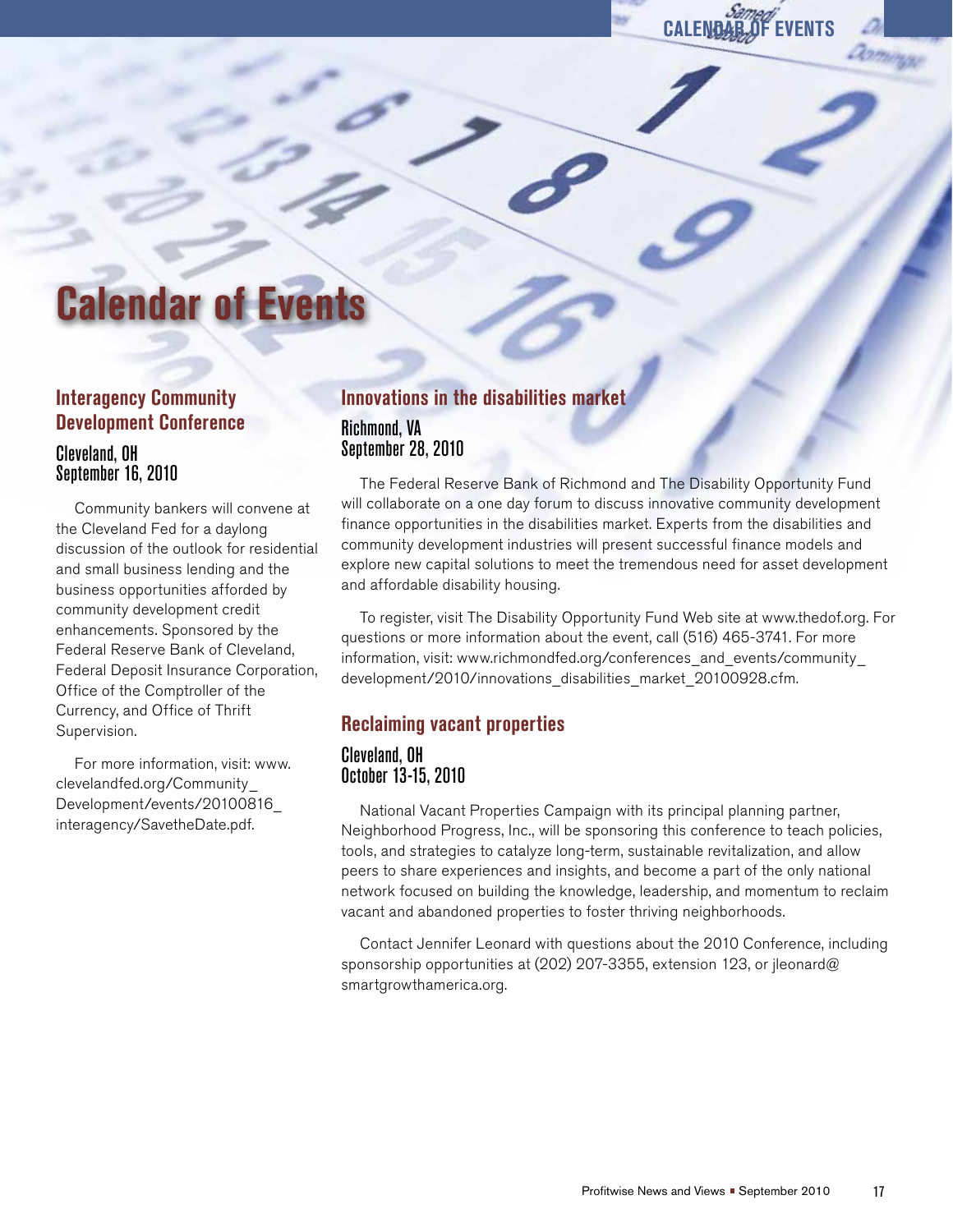#### **Call for papers: Business, Entrepreneurship, and Economic Recovery**  Atlanta, GA – October 26-27, 2010

The Ewing Marion Kauffman Foundation; the Community and Economic Development division of the Research department and the Labor, Education, and Health Policy Center at the Federal Reserve Bank of Atlanta; and the Federal Reserve Bank of Dallas will co-host "Small Business, Entrepreneurship, and Economic Recovery: A Focus on Job Creation and Economic Stabilization," a conference that will take place at the Federal Reserve Bank of Atlanta.

The goal of the conference is to provide a multidisciplinary approach to understanding the relationship between small business and entrepreneurship with economic recovery. For details on the abstract submission guidelines and conference details, go to www.kauffman.org/sbe.

#### **Call for papers: 2011 Community Affairs Research Conference** Arlington, VA – April 28-29, 2011

The Community Affairs Officers of the Federal Reserve System invite paper submissions for the seventh annual Federal Reserve Community Affairs Research Conference. The goal of the conference is to highlight new research that can directly inform community development policy and practice in the wake of the deepest recession since the pre-War period. Visit www. frbsf.org/community/2011ResearchConference for more information on submission guidelines.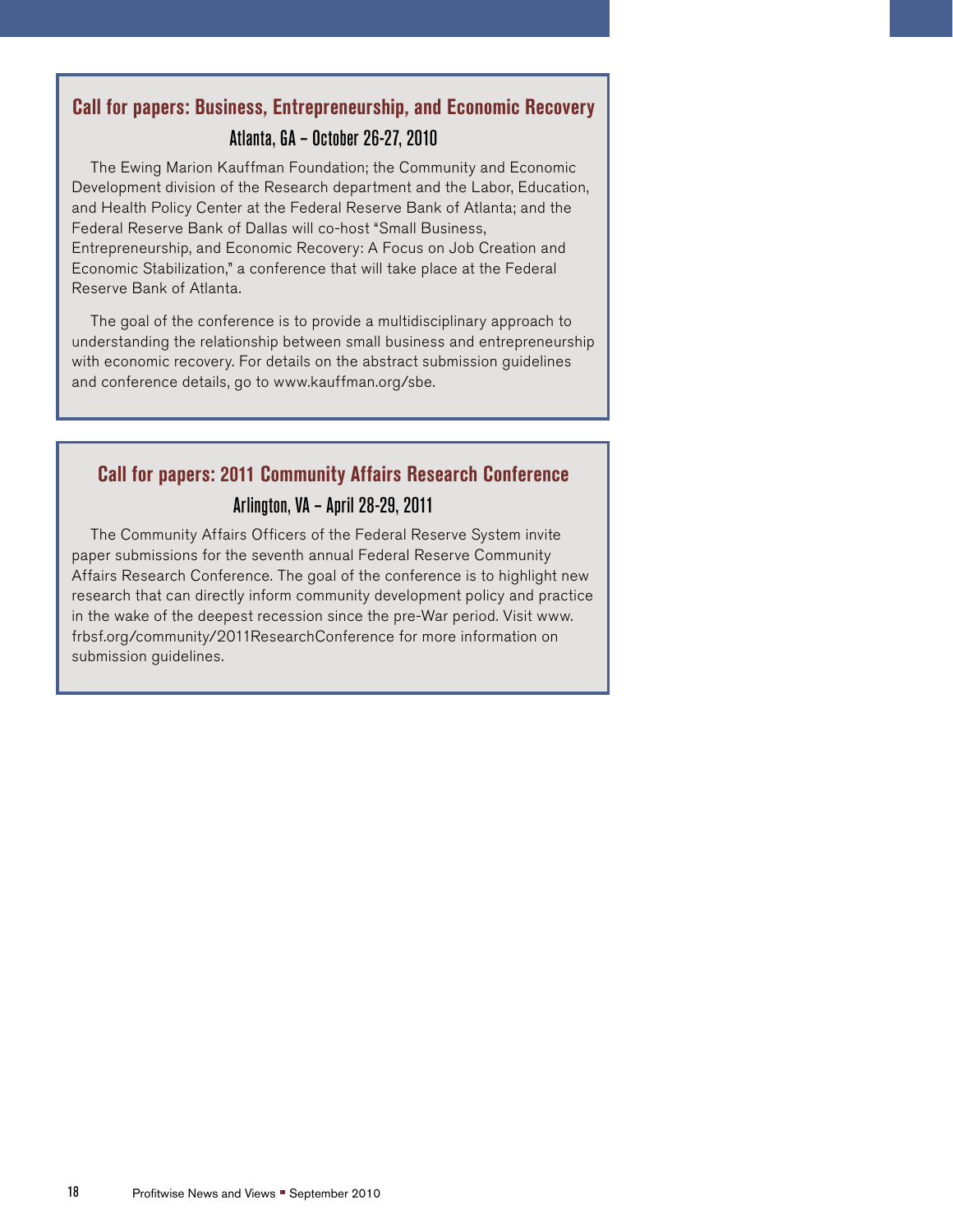

**www.chicagofed.org/cedric**

**CEDRIC's principal mission is to foster research related to consumer and economic development issues such as consumer and small business financial behavior, access to credit, affordable housing, and community development and reinvestment.**

#### CEDRIC:

- **Upcoming Events, Community & Economic Development Research,**
- Data Resources on the Web, Federal Reserve Publication,
- **Financial Education Research Center, Household & Small Business Data,**
- **Additional Resources**

#### LESLE:

- **Lessons Learned (LesLe) Community & Economic Development Case Studies,**
- • Community Development Institutions, Community Development,
- **Finance & General Education, Housing Development,**
- Public Infrastructure, Small Business Lending



NO POSTAGE NECESSARY IF MAILED IN THE UNITED ST



#### **POSTAGE WILL BE PAID BY ADDRESSEE**

ATTN: PNV - CCA 12TH FLOOR FEDERAL RESERVE BANK OF CHICAGO PO BOX 834 CHICAGO IL 60690-9975

اتبانانانانان وانتانتان انتبارات المتواليت الملليا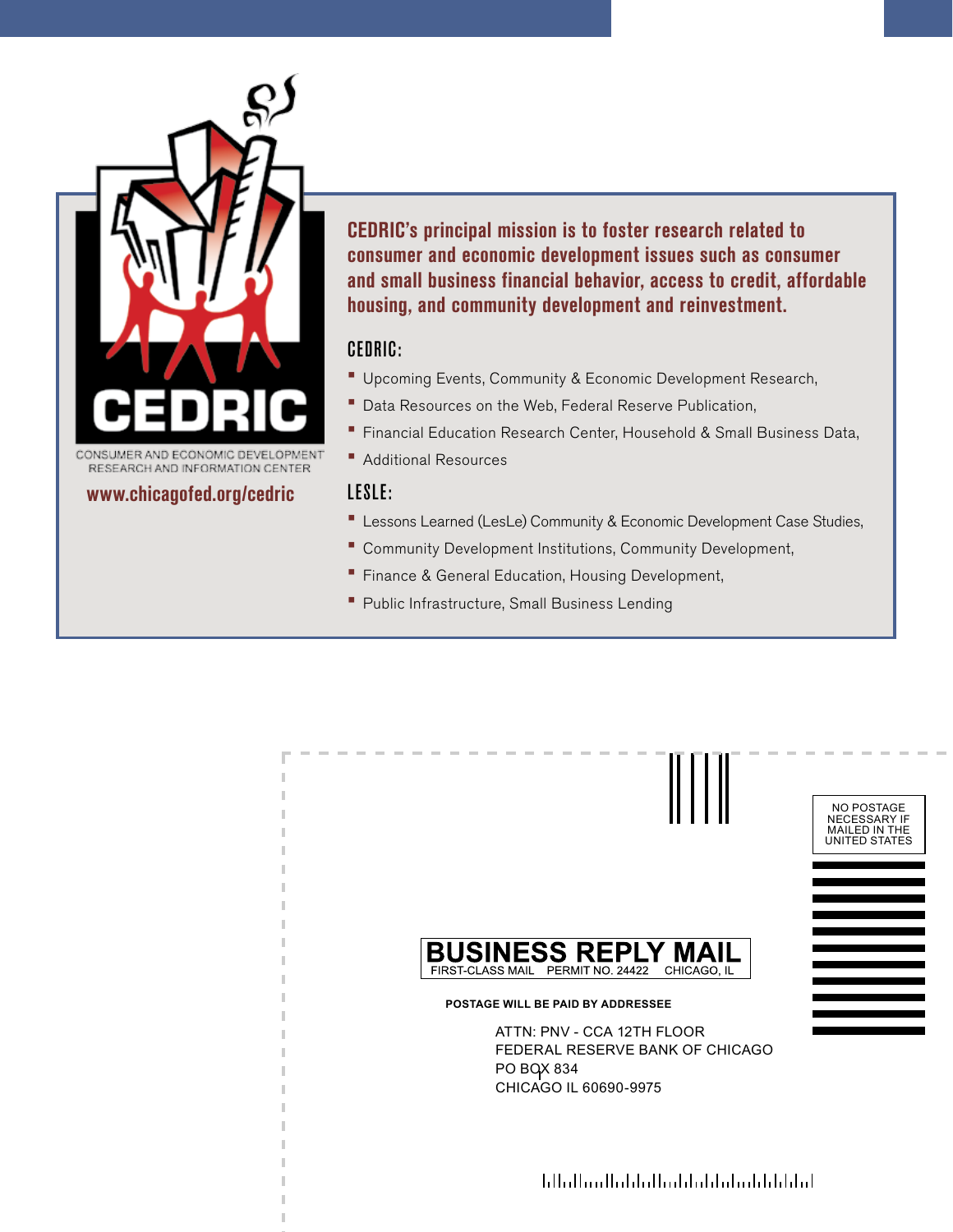### **Profitwise News and Views**

Published by the Consumer and Community Affairs Division

Subscription is FREE. To subscribe or view current and past editions, please visit the Web site of the Federal Reserve Bank of Chicago at: www.chicagofed.org/profitwise or fill out this form and send it back to us, and we will add you to our mail list.

Г

 $\blacksquare$ 

| Name:                                         |  |
|-----------------------------------------------|--|
| Company:                                      |  |
| Address:                                      |  |
| Phone:                                        |  |
| E-mail:                                       |  |
| Address Change                                |  |
| Please check your subscription preferences:   |  |
| Print only $\square$<br>E-mail only $\square$ |  |
| Print & E-mail $\Box$                         |  |

**Visit the Web site of the Federal Reserve Bank of Chicago at: www.chicagofed.org**